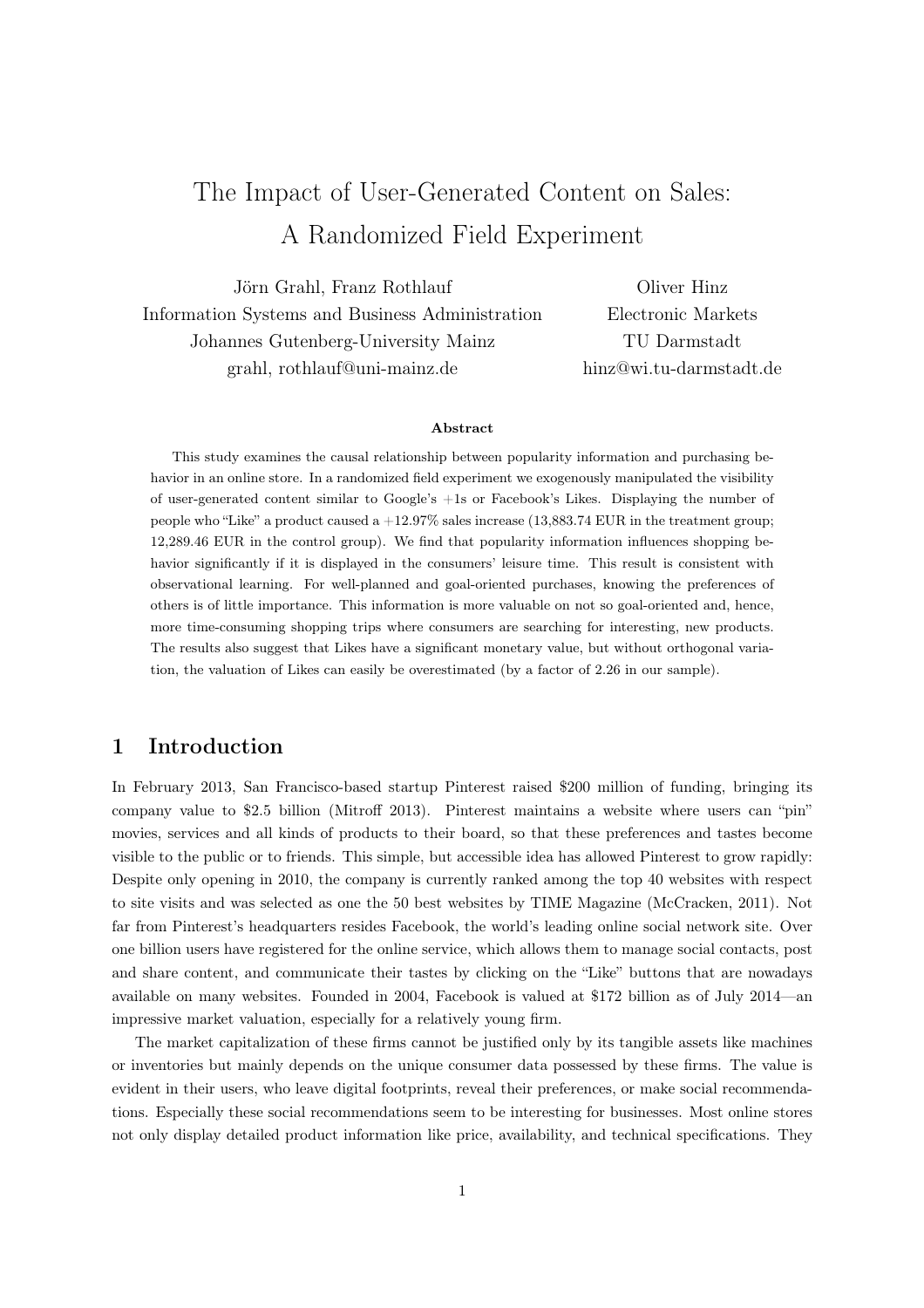also show user-generated content like customer reviews, ratings, or simply the number of people who "like this product", making the data collected by companies like Pinterest and Facebook valuable for e-business. Surveys find that consumers trust online recommendations or opinions far more than they trust paid ads (e.g. The Nielsen Company, 2007).

It is therefore not surprising that a large body of scientific literature has tried to uncover the impact of user-generated content on demand or sales (e.g. Chevalier and Mayzlin, 2006; Dellarocas et al., 2007; Dhar and Chang, 2009; Trusov et al., 2009). A major challenge for researchers in this area is identifying the true causal effects of user-generated content. A common problem is potential endogeneity of usergenerated content due to unobserved causes like product quality. To illustrate, consider the stylized case where a customer buys a product that has received many recommendations. She could make this purchase for (at least) two reasons: First, she might choose the product because of its high quality, and the good recommendations could reflect this quality. In this case, products are bought due to their high quality and user-generated content only measures the underlying product quality. Put differently, product quality may be the underlying cause of both the recommendations and the purchase; the customer, however, ultimately chooses the product for its quality, not because of the recommendations. Second, and on the contrary, she might buy the product because of the recommendations (i.e., the user-generated content). This effect is often denoted as herd behavior (e.g. Banerjee, 1992; Bikhchandani et al., 1992). The two purchases look identical in an observational dataset of sales and user-generated content, but it is important to distinguish between them. Purchases caused by product quality can occur without user-generated content, whereas herding sales are caused by the provision of user-generated content. It is econometrically challenging to distinguish between the two cases, but it is nonetheless important that online marketers understand whether user-generated content can cause herding, if this effect is economically significant, and which contextual factors moderate its strength.

The goal of this work is to examine the causal relationship between user-generated content and shopping behavior. To this end, we conducted a randomized field experiment where we exogenously manipulated the visibility of the user-generated content. This allows us to make causal inferences (Shadish et al., 2002). We restrict our study to one form of user-generated content: the rather simple but prevalent popularity information "Like". Likes and other popularity information aggregate the decisions of subjects into a simple summary statistic. It is a quantitative alternative to other methods of expressing reactions to products, like writing a text review. In comparison to dyadic information (e.g. "Your friend Bob has just purchased product XY", see, e.g., Aral and Walker, 2012; Bapna and Umyarov, 2013), which gives users information about the preferences of their peers in a social network, "Likes" are collected from a complete population. Although users usually give "Likes" only to products which they appreciate for their quality, there are also other reasons for giving "Likes". For example, due to social influence users may assign "Likes" to products that are already popular (Muchnik et al., 2013). For our experiment, we use real Likes data generated by users of an online store and ignore the users' motivations for assigning Likes to products. "Likes" are widely collected on the Web, largely because they do not cause high frictional costs and their plugins are easy to integrate. As a result, more than 20% of the top 1 million web sites collect and display Facebook Likes, while more than  $14\%$  use Google's equivalent " $+1$ " (Web Technology Surveys, 2013).

In our experimental study, we show real Likes data to visitors of an online store and examine the economic consequences. We seek to answer the following questions:

- 1. Does the visibility of Likes influence sales in Euros?
- 2. How is the influence of Likes moderated by contextual factors?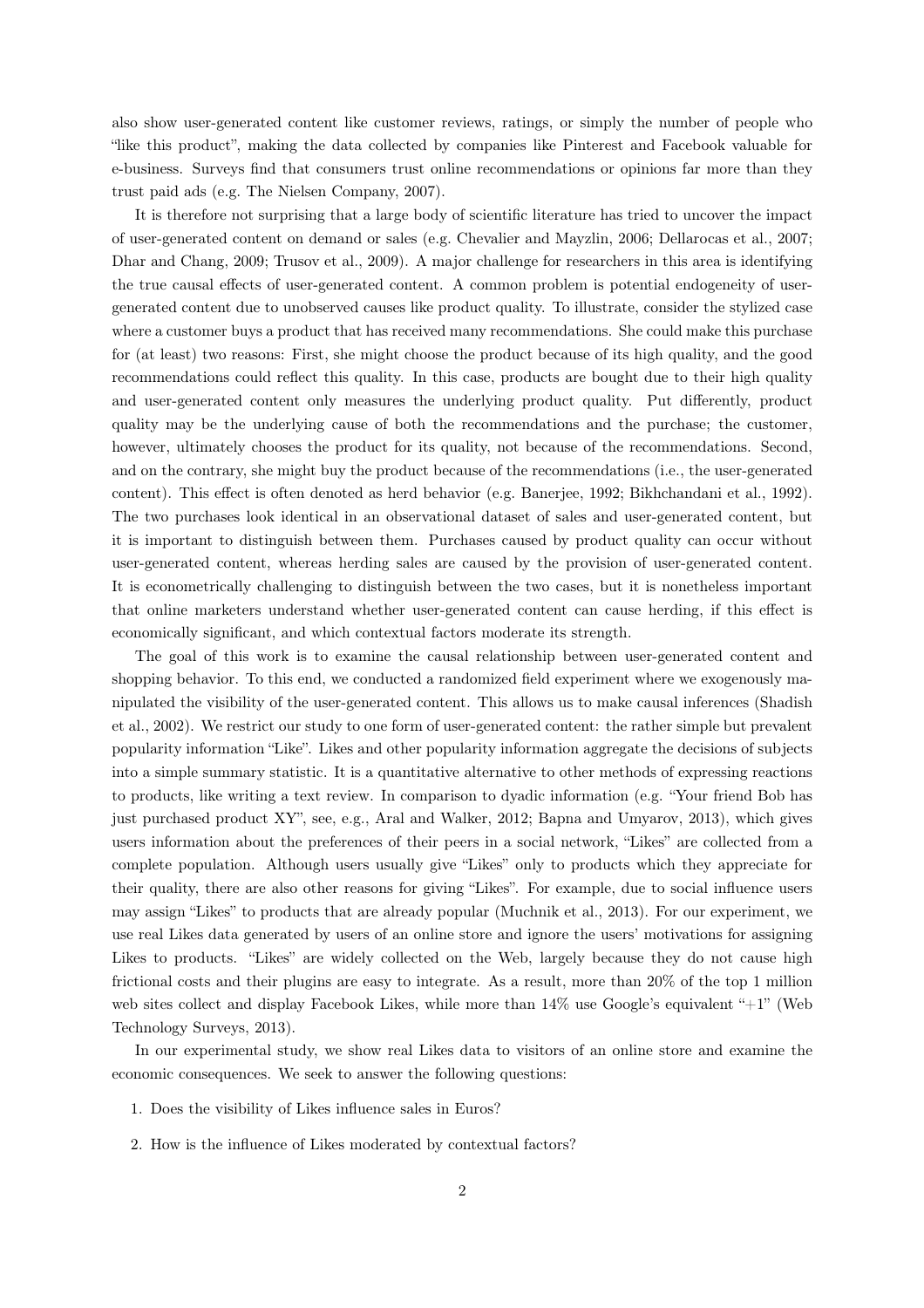We also examine how biased our results would be if we had obtained them from purely observational data. Furthermore, as the impact of popularity information may differ across blockbuster and niche products sales, we differentiate between these categories and investigate how Likes shift demand.

## 2 Literature Review

User-generated content is mostly about what others do, think or like. An important theoretical foundation for studying the influence of such information on the behavior of others was presented by Banerjee (1992) and Bikhchandani et al. (1992). They demonstrated analytically that it can be optimal for rational decision makers to observe the previous decisions of others and do "what others are doing, rather than using [their own] information." On this basis, a substantial body of empirical work has sought to understand how consumers react to other consumers' preferences or previous decisions by linking the characteristics of user-generated content to economic outcomes. Table 1 summarizes these studies and indicates how ours differs. The order in which we discuss the studies is based on the causal identification strategy employed: We start with observational studies (where no causal inference is possible), continue to studies that apply difference-in-difference estimators or instrumental variables, and finally consider experiments with random assignment, the latter of which are closest to our study.

| Study                        | Inference | Data & Methods                | Type of UGC             | Outcome                          | Moderators                |
|------------------------------|-----------|-------------------------------|-------------------------|----------------------------------|---------------------------|
| Godes and Mayzlin (2004)     |           | Observational<br>data         | Usenet<br>conversations | Nielsen Ratings                  |                           |
| $Liu$ (2006)                 |           | Observational<br>data         | Messages on<br>Yahoo!   | Box office revenues              |                           |
| Dellarocas et al. (2007)     |           | Observational<br>data         | Movie reviews           | Box office revenues              |                           |
| Dhar and Chang (2009)        |           | Observational<br>data         | Album reviews           | Sales rank                       |                           |
| Moe and Trusov $(2011)$      |           | Observational<br>data         | Ratings                 | Dynamics of ratings<br>and sales |                           |
| Tirunillai and Tellis (2012) |           | Observational<br>data         | Reviews                 | Stock market<br>performance      |                           |
| Chevalier and Mayzlin (2006) | Limited   | Observational<br>$data + DiD$ | Book reviews            | Sales rank                       |                           |
| Forman et al. (2008)         | Limited   | Observational<br>$data + DiD$ | Book reviews            | Sales rank, Inf.<br>disclosure   |                           |
| Chintagunta et al. (2010)    | Limited   | Observational<br>$data + IV$  | Movie reviews           | Box office revenues              |                           |
| $Zhu$ and $Zhang$ $(2010)$   | Limited   | Observational<br>$data + DiD$ | Game reviews            | Influence of reviews             | Popularity,<br>experience |
| Salganik et al. (2006)       | Yes       | Laboratory<br>experiment      | Number of<br>downloads  | Downloads                        |                           |
| Cai et al. (2009)            | Yes       | Field experiment              | Top 5 dishes            | Number of orders                 | Sporadic visits           |
| Tucker and Zhang (2011)      | Yes       | Field experiment              | Previous clicks         | Click rates                      | Breadth of<br>appeal      |
| Muchnik et al. (2013)        | Yes       | Field experiment              | Ratings                 | Future ratings                   | Topics,<br>positivity     |
| Matos et al. $(2013)$        | Yes       | Field experiment              | Rank                    | Number of<br>leases              |                           |
| This study                   | Yes       | Field experiment              | Number of<br>Likes      | Sales in Euros                   | Time                      |

Table 1: Literature on user-generated content

Godes and Mayzlin (2004) provide a seminal work based on observational data. Relating discussions about TV shows on the Usenet to their Nielsen ratings, they showed that the dispersion of conversations across different discussion groups has explanatory power for a movie rating. Several subsequent studies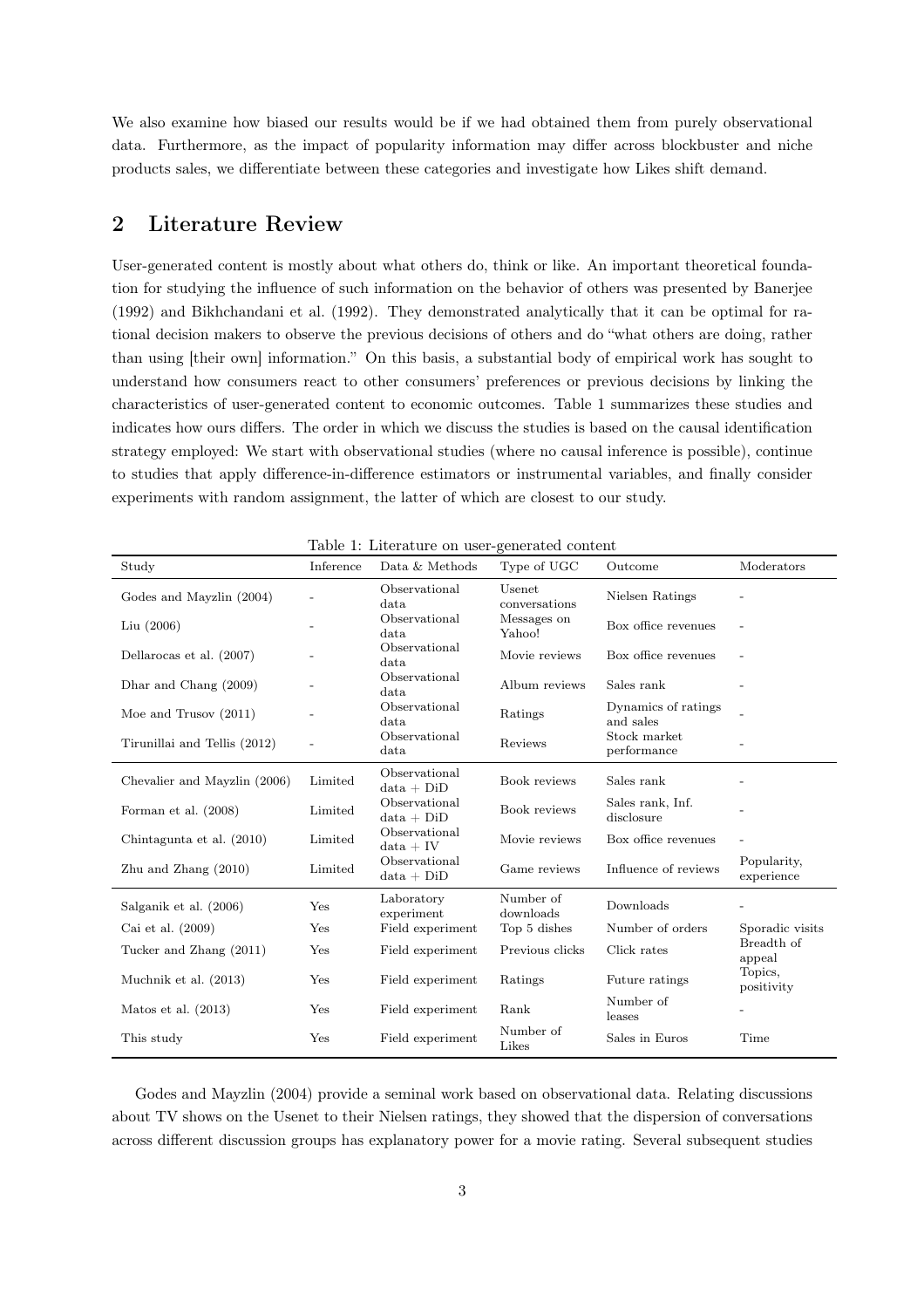have explored the predictive value of user-generated content in different contexts and models. Liu (2006) and Dellarocas et al. (2007) studied the explanatory power of movie reviews on box office revenues. Dhar and Chang (2009) analyzed how online and offline music album reviews relate to their Amazon.com sales rank. Moe and Trusov (2011) assessed the dynamics of ratings for beauty products and how they relate to future ratings and sales. In a recent contribution, Tirunillai and Tellis (2012) related reviews to the dynamics of a firm's stock market performance.

As Godes and Mayzlin (2004) said, it is "difficult to draw clean inferences of causality with traditional econometrics." Thus, the following works study observational data with more sophisticated methods, like difference-in-differences (DiD) or instrumental variables. Chevalier and Mayzlin (2006) used DiD to study book sales at Amazon.com and Barnesandnobles.com, noting that improvements in a book's reviews increase the relative sales of the book at that site. Forman et al. (2008), also using DiD, provided evidence that disclosing the identity of reviewers is associated with an increase in future sales. In their study of movie box office revenues, Chintagunta et al. (2010) used exogenous data from markets where movies have previously been released as instruments for subsequent markets. They identify the valence of reviews as a main driver for box office performance. Zhu and Zhang (2010) utilized DiD to study the moderating role of product and consumer characteristics. Using data from Gamespot.com, they showed that, for the adoption of video games, reviews are more influential for less well-known titles and among players who are more experienced with using the Internet.

Similar to our study, several other researchers have conducted randomized experiments to understand how popularity influences choices. The analytical results by Banerjee (1992) were first confirmed in stylized laboratory experiments (e.g. Anderson and Holt, 1997), which suggested that visible popularity information can indeed cause decision makers to choose what is already popular and thereby spur herd behavior. Building on these findings, Salganik et al. (2006) developed an artificial electronic market for MP3s where visitors can choose to download unknown songs from unknown bands for free. If the number of downloads is visible, "popular songs are more popular and unpopular songs are less popular." This suggests that popularity information can trigger herd behavior and influence the distribution of demand in a realistic setting. In a randomized natural field experiment, Cai et al. (2009) showed guests in a restaurant the top choices of other guests and estimated the influence of this treatment on orders. They rule out salience effects as alternative explanations for changes in orders and highlight that the popularity of a dish can be self-enforcing. They attribute the changes in orders to observational learning: customers process the popularity information and extract quality information contained therein before choosing a meal. Muchnik et al. (2013) show that prior ratings on a social news aggregation website biased future rating behavior. In a study of the influence of movie ranks on the number of paid movie leases, Matos et al. (2013) showed that popularity may be self-enforcing: Randomly manipulating the position of a movie in a ranking influences its demand in the short run.

Popularity effects may be moderated by customer or product characteristics, and may not endure forever. In the restaurant setting, Cai et al. (2009) found that sporadic visitors are particularly susceptible to the social influence exerted by popularity information. Further, in an online field experiment based on click-stream data, Tucker and Zhang (2011) demonstrated that popularity benefits niche products, causing more additional clicks at products with narrow appeal. Muchnik et al. (2013) show that rating biases depend on the topic and whether one views the opinions of "friends or enemies". Finally, Matos et al. (2013) find that manipulating a product's rank has a short-term influence, on the long run, however, movies "tend to move back to their true slot over time."

Our study is similar to previous works in that it relates user-generated content to economic outcomes. Like the experimental works mentioned above, we also focus on popularity information and try to identify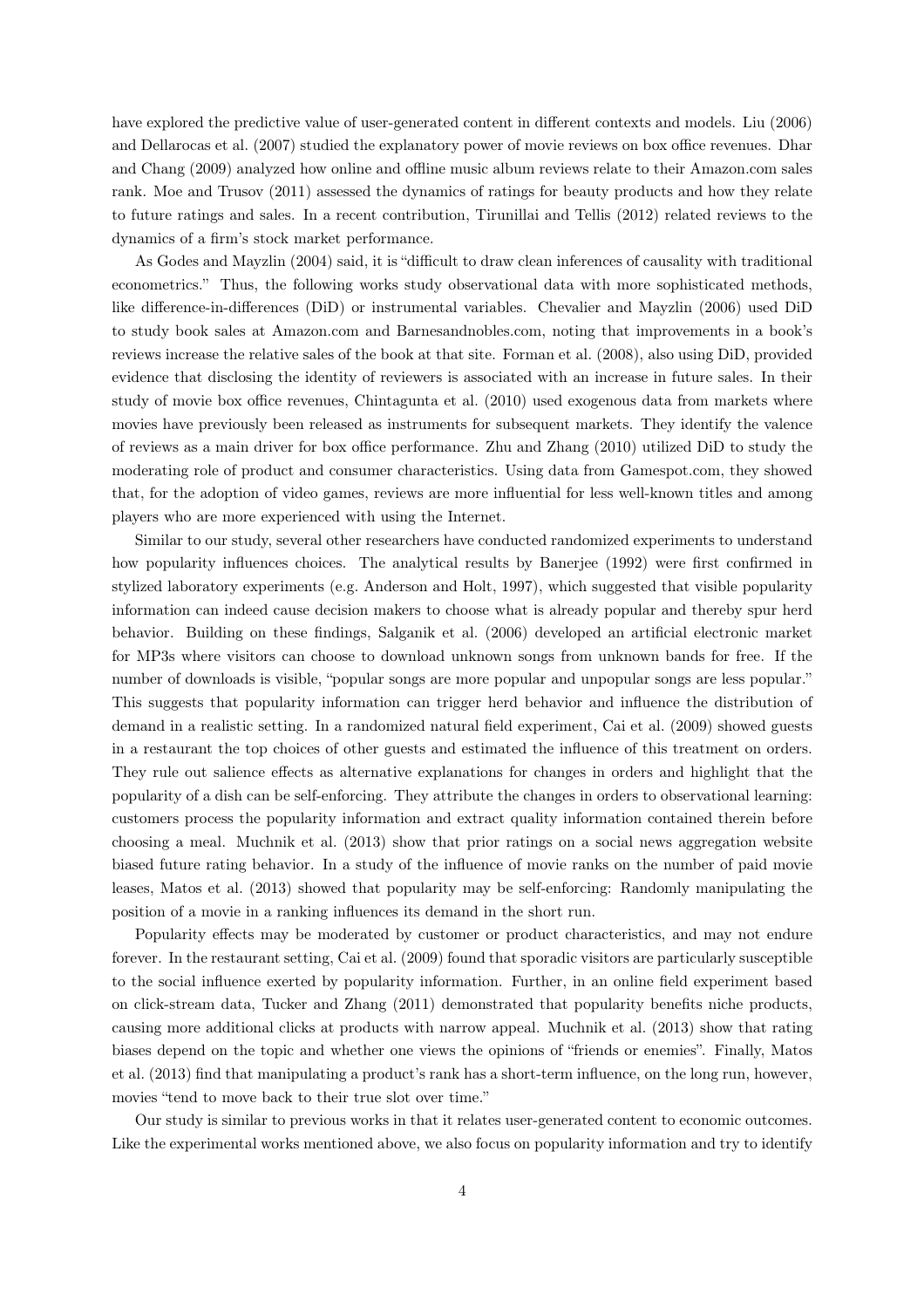causal relationships between this information and consumer choices. However, our study is different in several aspects. Previous experiments considered free goods or did not directly model sales. The works that did model sales could not identify causal relationships between sales and user-generated content. Hence, the monetary impact of showing popularity information is unclear. To the best of our knowledge, we present the first randomized controlled trial that examines the impact of user-generated content on real sales data. Furthermore, some previous studies used popularity information to rank items and study the influence of rank. In contrast, we directly examine how the number of Likes influences sales and do not examine the influence of rankings based on Likes. Unlike Muchnik et al. (2013) we do not explain the number of Likes and do not decompose it into several components. We regard the number of Likes as given and study the influence of displaying these data on customer behavior.

While previous work has uncovered the moderating role of consumer and product characteristics, the moderating role of the time of purchase has not yet been investigated. Considering the time of purchase as a contextual factor may be important because consumers shop for different reasons (Tauber, 1972). The main distinction is between "hedonic and utilitarian shopping" (Babin et al., 1994), that is, between goal-directed, well-planned purchases (utilitarian) and purchases made more for personal pleasure (hedonic). Goal-directed purchases are made "fast and easy," so that a customer can "get exactly what [she wants], in the least amount of time," but consumers shopping for "Inspiration" want to "learn about new products" or perhaps "discover products that are new" to them (Wagner and Rudolph, 2010). With well-planned purchases, the decision is already stable, so the consumer may not need to seek the opinions of others. However, looking for a new, interesting product that matches one's taste can take much longer; and the consumer might find it useful to consult other people's previous choices. On top of this, consumer time budgets are typically distributed unequally over a day and a week (more spare time for extensive online shopping trips is usually available in the evening hours or during the weekend). Hence, the time of purchase may constitute an important contextual factor that could moderate the strength of the influence of user-generated content.

## 3 Field Experiment

We describe the experimental setup (Section 3.1), compare treatment and control groups (Section 3.1), and provide descriptive statistics for the data collected during the experiment (Section 3.3).

## 3.1 Setup

We conducted the experiment in cooperation with a German online store selling toys and board games. The online store was founded in 2002 and is an established player in the market. It provides a product information page for every product. The product pages are similar to those of Amazon.com and display price, shipping information, some photos of the product, product information, and user-generated content. In addition to the online store, the company has been hosting a large  $(n > 6, 500)$  and active online social network (OSN) since 2010. The OSN is similar to Facebook or LinkedIn in terms of functionality: A user has a profile page that she can fill with personal information (including a picture), and she can connect with friends, post and share content, or engage in a discussion. Membership in the OSN is not tied to being a customer at the store. Users of the OSN can "Like" products that are sold through the online store.

The user-generated content shown on a product page includes customer reviews, ratings, and a box displaying the number of people who "Like" the product. The Likes display is similar to that of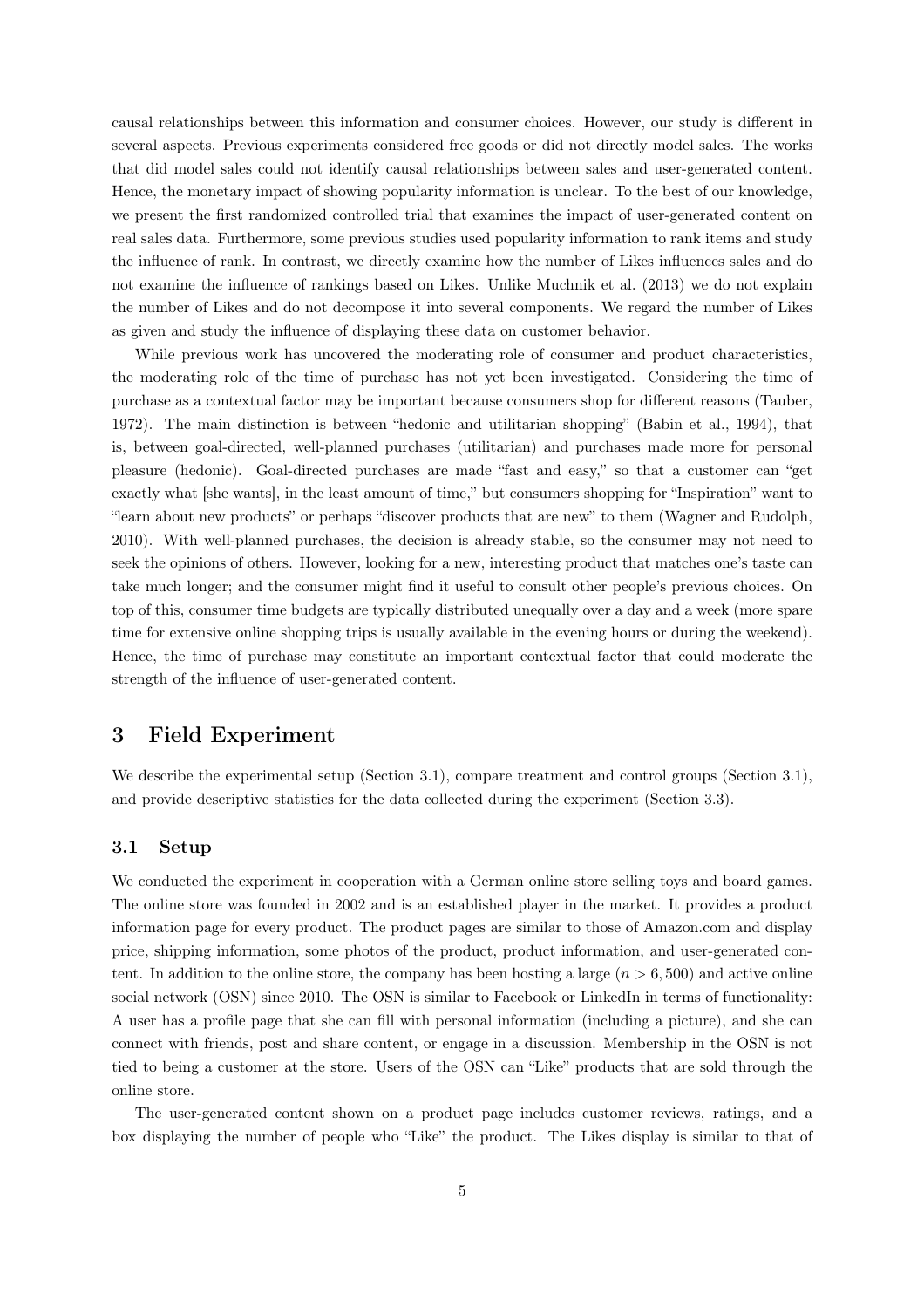

Figure 1: Screenshot of Treatment Condition (left) and Control Condition (right)

Facebook's Like plug-in. In addition to the number of Likes, the box also displays miniature profile pictures of randomly selected users who like the product.

In our experiment, we used first-time visitors as subjects. We focus on first-time visitors for two reasons: First, this limits the potential financial loss for the online store. The policy of the online store was to show all user-generated content (including the number of Likes) to all customers. Performing an experiment like this, where some user-generated content is not shown to all customers, may lead to reduced sales for the store. Second, using first-time customers eliminates problems with returning customers, who might be confused if some user-generated content is missing on a return visit to the online store. This might lead to confounding effects like the Hawthorne effect (see, e.g. Parsons, 1974) as well as other unwanted effects.

Like most commercial websites, the online store sets cookies with a unique customer ID to identify web site visitors. We assume a customer to be a first-time visitor if the web server does not detect an existing cookie. If there was a cookie from a previous visit or if cookies were disabled in the browser, the corresponding visitor did not participate in the experiment.

All first-time customers were randomly assigned with a 50:50 chance to either the treatment or control group. On each product page, the members of the treatment group could see the number of people "who like the product" and a random selection of miniature profile pictures of people who liked the product. The members of the control group did not see this user-generated content. All other information remained unchanged. Figure 1 depicts screenshots of the treatment and control conditions.

We conducted the experiment for about three weeks (23 days) in February 2013, tracking the browsing and purchasing behavior of the subjects. When a subject visited a product page, we stored the corresponding product information and also whether the customer purchased the product.

### 3.2 Similarity of Treatment and Control Group

The treatment and the control group need to be structurally similar in order to make causal claims about the influence of the treatment. To check for similarity, we first compared the number of treated and non-treated subjects. Overall,  $n = 72,849$  first-time visitors were assigned to either our treatment or control group. Out of these, 36,454 (50.04%) subjects received the treatment and 36,395 (49.96%) did not. This allocation does not deviate significantly from an "optimal" allocation that assigns 50% of the subjects to each group  $(p=.8270)$ .

In the next step, we tested whether subjects were similar across observable characteristics and thereby checked whether the experimental split was successful. This task is challenging in an online context: Visitors who do not buy a product leave little personal information and most of their observable behavior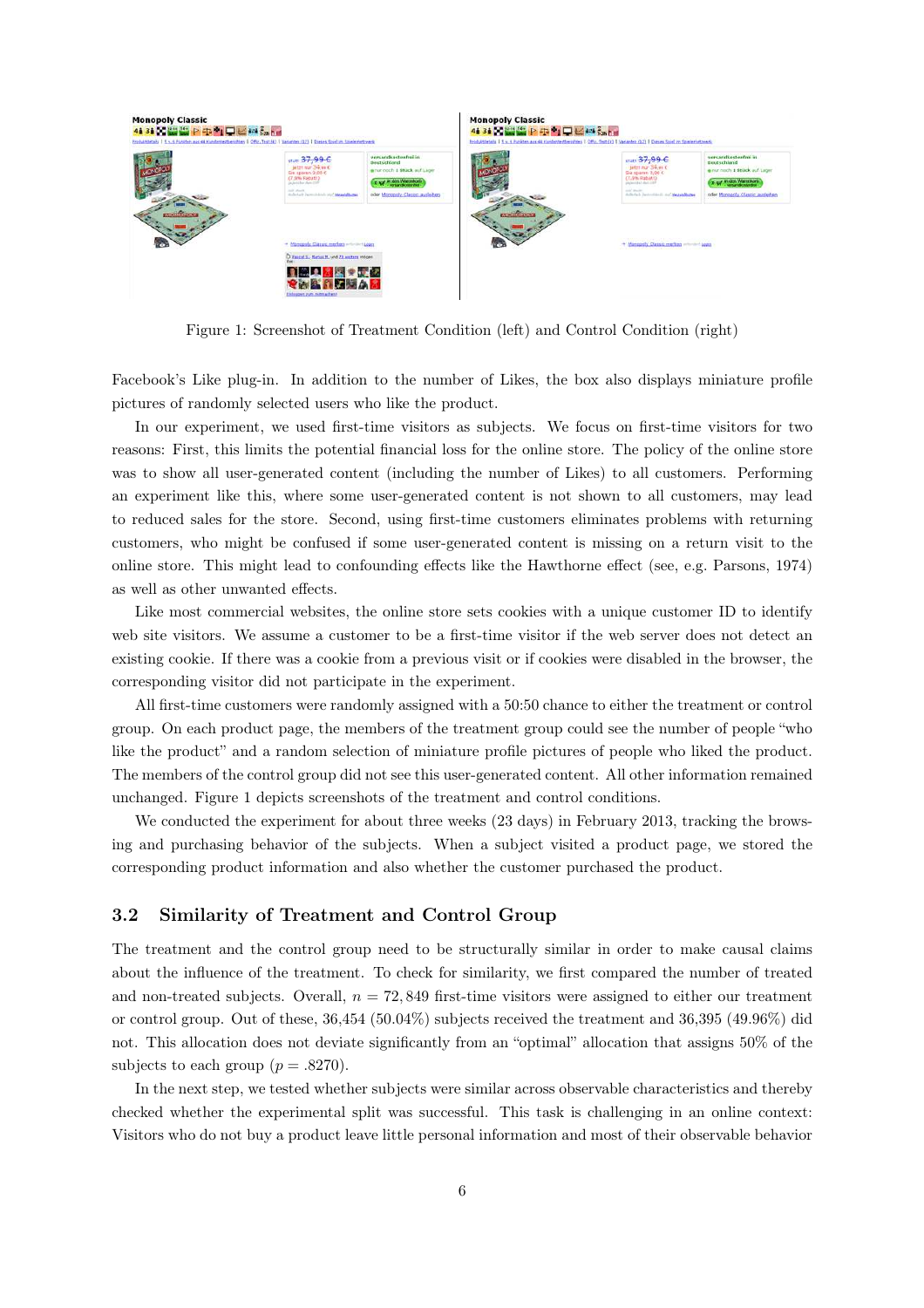may be influenced by the treatment. To properly address this challenge, we compared several exogenous characteristics that were observable at the beginning of and during the experiment. We then compared shopping behavior after the experiment ended.

|                                    | Table 2: Comparison of treatment and control group |                                      |              |                  |                  |                  |                  |  |
|------------------------------------|----------------------------------------------------|--------------------------------------|--------------|------------------|------------------|------------------|------------------|--|
| Characteristics of first product   | Group                                              | Min.                                 | Mean         | Max              | Std. Err.        | $\boldsymbol{t}$ | $\boldsymbol{p}$ |  |
| Product price in Euros             | Control                                            | .79                                  | 25.86        | 449              | .129             | $-.6252$         | .5318            |  |
|                                    | Treatment                                          | .79                                  | 25.97        | 479.99           | .130             |                  |                  |  |
| Number of Likes                    | Control                                            | $\boldsymbol{0}$                     | 30.83        | 480              | .306             | $-.0421$         | .9664            |  |
|                                    | Treatment                                          | $\theta$                             | 30.85        | 480              | .309             |                  |                  |  |
| Day                                | Control                                            | $\mathbf{1}$                         | 11.70        | 23               | .034             | $-13.924$        | .1638            |  |
|                                    | Treatment                                          | $\mathbf{1}$                         | 11.77        | 23               | $.034\,$         |                  |                  |  |
| Technology choice: Browser         | Group                                              | Min.                                 | Mean         | Max.             | Std. Err.        | $\boldsymbol{z}$ | $\, p \,$        |  |
| $IE/Mozilla-compatible(0,1)$       | Control                                            | $\overline{0}$                       | .728         | 1                | .002             | $-1485$          | .1375            |  |
|                                    | Treatment                                          | $\boldsymbol{0}$                     | .733         | 1                | $.002\,$         |                  |                  |  |
| $Mozilla4$ -compatible $(0,1)$     | Control                                            | $\boldsymbol{0}$                     | .125         | 1                | $.002\,$         | 11169            | .2640            |  |
|                                    | Treatment                                          | $\boldsymbol{0}$                     | .122         | $\mathbf 1$      | .002             |                  |                  |  |
| Opera 9.8 (0,1)                    | Control                                            | $\boldsymbol{0}$                     | .021         | $\mathbf{1}$     | .00076           | .7282            | .4665            |  |
|                                    | Treatment                                          | $\boldsymbol{0}$                     | .020         | $\mathbf 1$      | .00074           |                  |                  |  |
| Technology choice: Platform        | Group                                              | Min.                                 | Mean         | Max.             | Std. Err.        | $\boldsymbol{z}$ | $\boldsymbol{p}$ |  |
| Windows $(0,1)$                    | Control                                            | $\boldsymbol{0}$                     | .442         | $\mathbf{1}$     | .002             | $-0.2976$        | .7660            |  |
|                                    |                                                    |                                      |              |                  |                  |                  |                  |  |
|                                    | Treatment                                          | $\boldsymbol{0}$                     | .443         | 1                | .002             |                  |                  |  |
|                                    |                                                    |                                      |              | $\mathbf{1}$     |                  |                  |                  |  |
| IPad(0,1)                          | Control<br>Treatment                               | $\boldsymbol{0}$<br>$\boldsymbol{0}$ | .046<br>.047 | $\mathbf 1$      | .001<br>.001     | $-0.3203$        | .7487            |  |
| Linux $(0,1)$                      | Control                                            | $\boldsymbol{0}$                     | .080         | $\mathbf{1}$     | .001             | .9978            | .3184            |  |
|                                    | Treatment                                          | 0                                    | .078         | $\mathbf 1$      | $.001\,$         |                  |                  |  |
|                                    |                                                    |                                      |              |                  |                  |                  |                  |  |
| Shopping behavior after experiment | Group                                              | Min.                                 | Mean         | Max.             | Std. Err.        | z, t             | $\boldsymbol{p}$ |  |
| ConversionPostExp(0,1)             | Control                                            | $\boldsymbol{0}$                     | .021         | 1                | .011             | $-.6411$         | .5215            |  |
|                                    | Treatment                                          | $\boldsymbol{0}$                     | .032         | 1                | $.012\,$         |                  |                  |  |
| OrdersPostExp                      | Control                                            | $\overline{0}$                       | .090         | $\boldsymbol{9}$ | .055             | $-.5895$         | .5559            |  |
|                                    | Treatment                                          | $\boldsymbol{0}$                     | .139         | 7                | .060             |                  |                  |  |
| SalesPostExp                       | Control                                            | $\boldsymbol{0}$                     | 8.38         | 1,088.73         | 6.07             | .1888            | .8504            |  |
|                                    | Treatment                                          | $\boldsymbol{0}$                     | 7.06         | 438.32           | 3.46             |                  |                  |  |
| Socio-demographics                 | Group                                              | Min.                                 | Mean         | Max.             | Std. Err.        | $\boldsymbol{z}$ | $\boldsymbol{p}$ |  |
| Gender $(0,1)$                     | Control                                            | $\boldsymbol{0}$<br>$\boldsymbol{0}$ | .609<br>.652 | $\mathbf 1$      | .035<br>$.035\,$ | $-.8573$         | .3913            |  |

Table 2: Comparison of treatment and control group

The first product inspected by a customer is exogenous to the treatment. This is because treated customers see the number of Likes only on the product detail page and not before they have clicked on the product. This allowed us to compare the characteristics of the first inspected product: Specifically, we examined the price and product popularity (number of Likes) as well as on which day of the experiment the first product view took place (variable Day in Table 2 is 1 on the first day of the experiment). All subsequent product views and purchase decisions are endogenous to the treatment.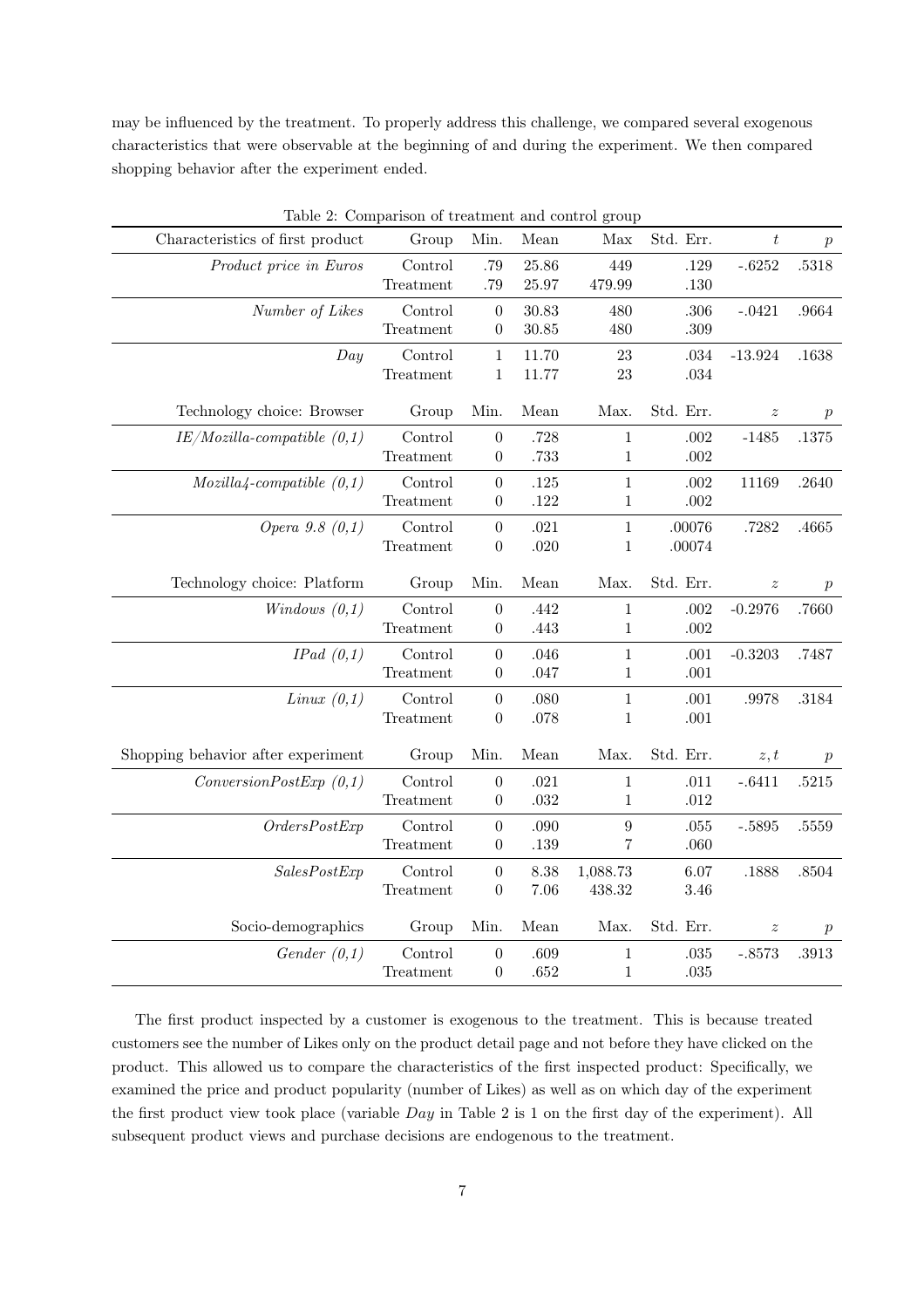Further, the subjects' choices of Internet technology are exogenous as they were made before the beginning of the experiment. The online store logs which web browser and operating system a subject uses. There are many browsers and operating systems in our sample. We present a comparison of three popular browsers and operating systems. The variables are 1 if a user uses this technology, and it is 0 otherwise. The results for the remaining browsers and OSes are qualitatively similar.

Finally, we studied the shopping behavior after the end of the experiment. We conducted the experiment in February 2013. Since then the store has operated in "normal mode", showing the Likes to all visitors. If the treatment and control groups are similar, their shopping behavior should converge after the experiment—that is, the experiment should not influence what people buy several months later. To this end, from the set of 791 customers having bought at least one product during the 23 days of the experiment we randomly selected 187 non-treated and 187 treated customers. All selected customers visited the online shop again at least once in the time after the experiment (between March and August 2013). We compared the conversion rates of the returning customers between March and August 2013 (the variable ConversionPostExp  $(0,1)$  is 1 if a customer has placed at least one order and 0 otherwise), the overall number of orders per returning customer between March and Angust 2013 (variable  $OrdersPostExp$ ) and the overall Sales per returning customer between March and August 2013 in Euros (variable SalesPostExp). We also received the first names of these returning customers, which allowed use to deduce their gender and compare the ratio of males to females in the two groups (variable Gender  $(0,1)$  is 1 if a returning customer is male and 0 otherwise.)

Table 2 contains the descriptive statistics and a comparison between the treatment and control groups. We compare continuous characteristics with t-tests. Characteristics like technology choice or gender are modeled as indicator variables and we compare the groups with Z-tests for proportions. The results show that the treatment group is similar to the control group across observable characteristics and we hence conclude that the two groups are practically identical.

#### 3.3 Description of the Dataset

During the 23 days of the experiment, 72,849 first-time visitors viewed 112,362 product detail pages, and 791 of the visitors placed at least one order and became customers. In total, those 791 customers contributed 26,173.20 EUR of sales. Table 3 describes the dataset in more detail: It shows descriptive statistics for the outcomes of our statistical models and describes the purchases made by the treatment and the control groups. As opposed to the terms "subject" and "visitor," which we use interchangeably for all participants in the experiment, we refer to subjects who have bought at least one product as "customers". Table 3 also shows the distribution of the number of Likes and product Prices across the 9,559 products in our dataset. The number of Likes range from 0 to 477 with a mean value of about 7, while the price range is between .79 EUR and 480 EUR with a standard deviation of about 20.

# 4 Results

We analyze the influence of the treatment on sales per visitor in Euros (Section 4.1), disentangle herd behavior from how the number of Likes measures popularity (Section 4.2), and examine the influence of the treatment on the distribution of sales (Section 4.3).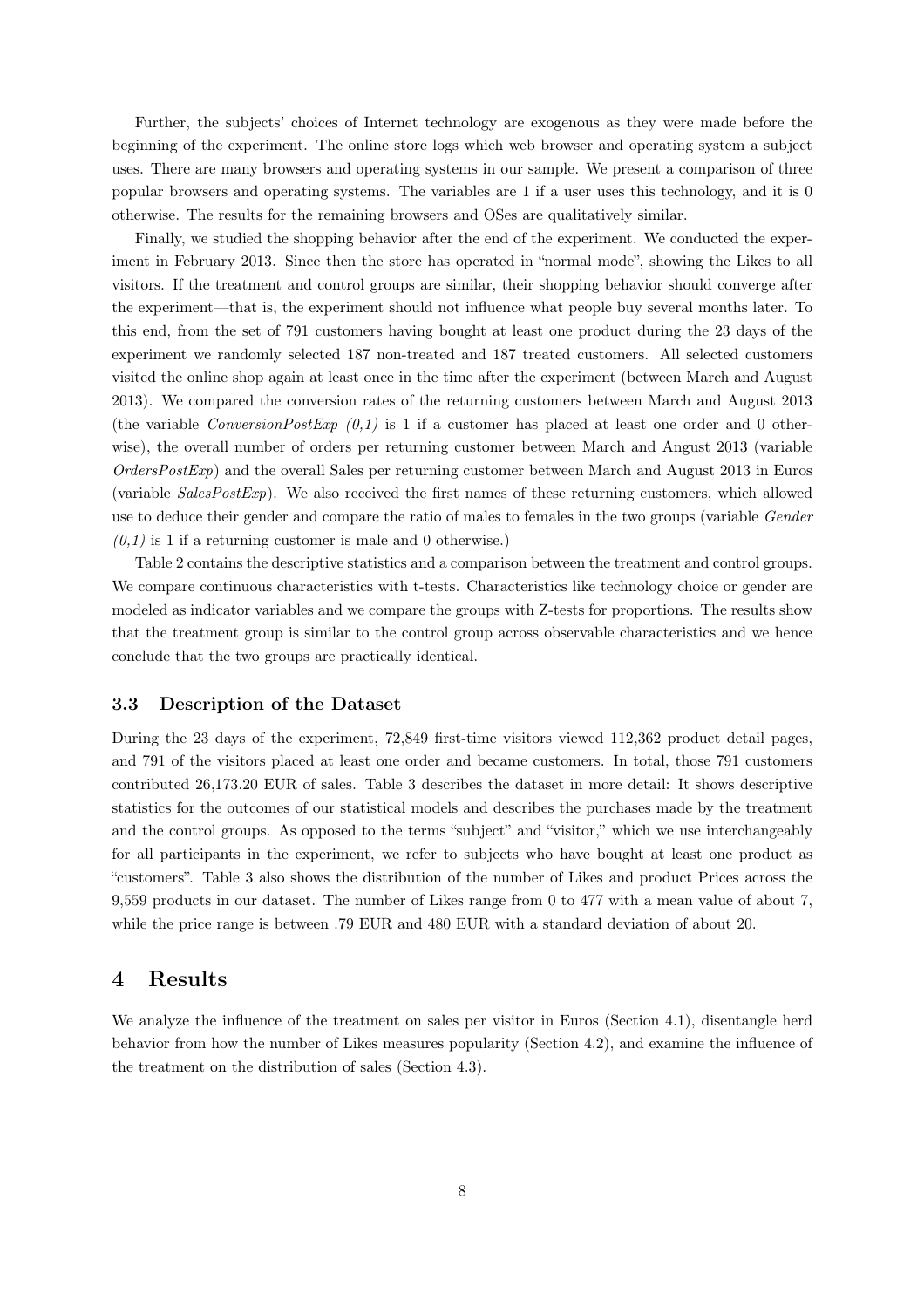| Outcome                                 | Group     | Min.     | Mean  | Max.  | S.D.  |
|-----------------------------------------|-----------|----------|-------|-------|-------|
| Page requests                           | Control   | 1        | 1.522 | 65    | 2.070 |
|                                         | Treatment | 1        | 1.563 | 145   | 2.405 |
| <i>Conversion rate</i>                  | Control   | $\theta$ | .0104 | 1     | .101  |
|                                         | Treatment | 0        | .0113 | 1     | .106  |
| Sales per visitor in Euros              | Control   | $\theta$ | .360  | 254   | 4.30  |
|                                         | Treatment | 0        | .402  | 170   | 4.40  |
| Sales per order in Euros                | Control   | 1.41     | 32.51 | 254   | 24.99 |
|                                         | Treatment | 1.41     | 33.62 | 170   | 22.26 |
| Average price of ordered items in Euros | Control   | 1.09     | 21.09 | 94.90 | 15.71 |
|                                         | Treatment | .99      | 21.76 | 110   | 15.50 |
| Number of items per order               | Control   | 1        | 2.074 | 19    | 2.028 |
|                                         | Treatment | 1        | 2.015 | 30    | 2.038 |
|                                         |           |          |       |       |       |
| Covariate                               |           | Min.     | Mean  | Max.  | S.D.  |
| Likes                                   |           | $\theta$ | 6.891 | 477   | 20.94 |
| <i>Price in Euros</i>                   |           | .790     | 18.46 | 480   | 20.02 |

Table 3: Descriptives statistics for outcomes and covariates

## 4.1 Impact of Popularity Information on Sales

The treatment group appears to have shopped differently than the control group (cf. descriptive statistics in Table 3). The treated visitors were more likely to purchase (higher conversion rate), they spent more money (higher sales per visitor), and they looked at more products (higher number of page requests). Total sales generated by the treatment group (13,883.74 EUR) were +12.97% higher than sales generated by the control group (12,289.46 EUR). This is a substantial increase and reveals the economic importance of user-generated content for online retailers.

As discussed in Section 2, besides user-generated content there are other variables that may have an influence on purchase decisions. We want to distinguish between goal-oriented buyers and impulse shoppers with less planned behavior (Tauber, 1972). It seems likely that the latter type of consumer is more susceptible to popularity information than goal-oriented ones who know exactly what they want when, for example, working off a shopping list. However, in an online context, we usually do not have much information on the visitors' or buyers' traits that would allow a segmentation or clustering of the visitors in goal-oriented and impulse-oriented shoppers. Therefore, if we want to address the problem of large variance, heterogeneity and noise, we have to focus on exogenous factors that are likely to impact the visitors' behavior. For this purpose, we use the time of visit as exogenous factor which allows us to distinguish between hedonic and utilitarian shopping. We assume that on average, visitors during regular working hours are more goal-oriented and have less time to browse and to engage in time-intensive shopping behavior. During regular working hours, subjects more likely visit the shop, complete their shopping list (e.g., buy a present for a friend that they need in the next few days), leave the shop, and continue with their work. The situation is different in the evening hours and during the weekends. Then, purchases are more frequently made for personal pleasure and subjects are more engaged in "hedonic shopping". In the evening or during weekends, visitors have on average more control over their time and are more free to spend time in an online shop making them more susceptible to popularity information.

We operationalize the time of visit as follows: We define "leisure hours" as the time between 2pm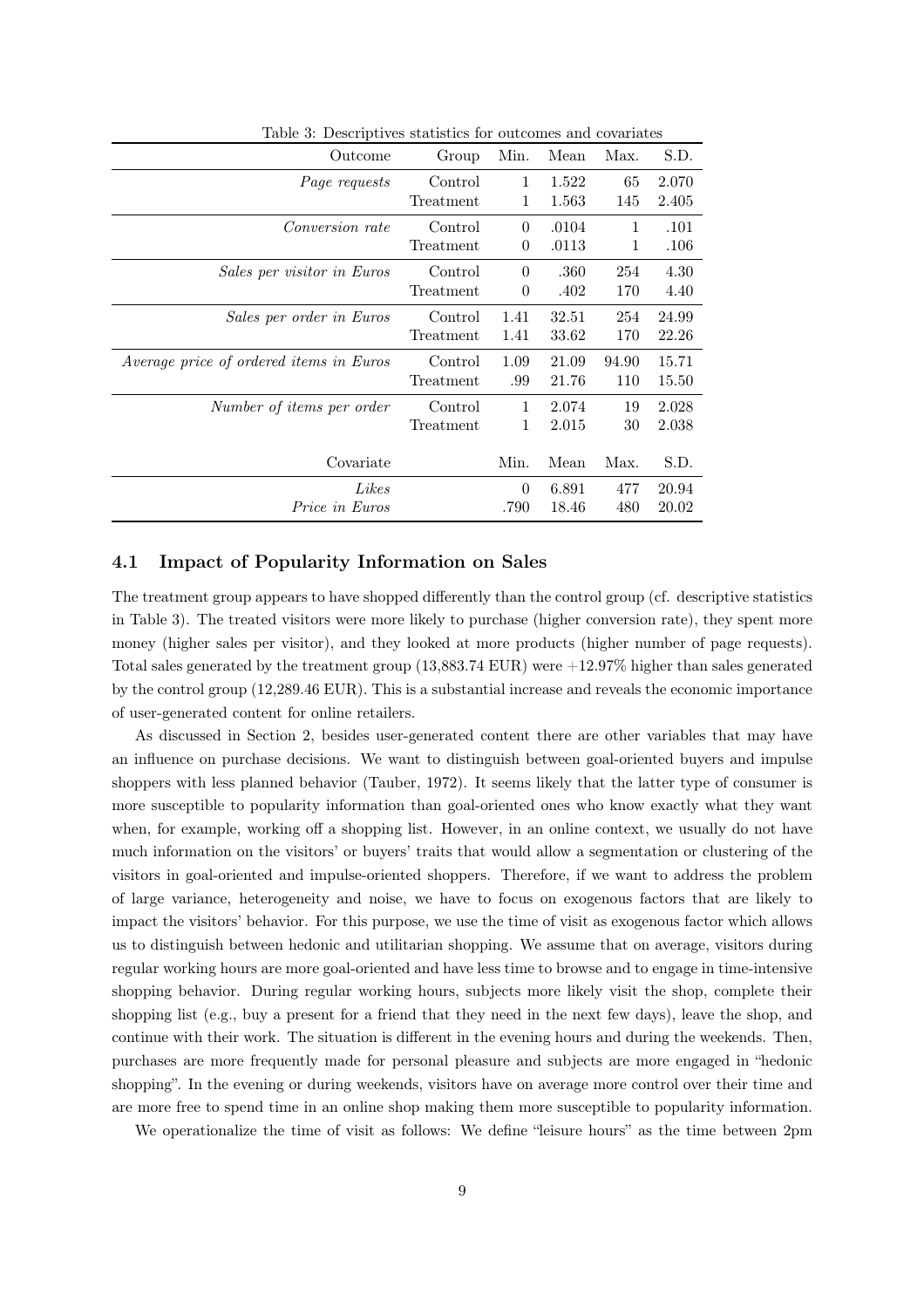| hu buite per order in Buros<br>Page requests per visitor |           | Min.           | Mean   | Max.  | SD         | Diff.     | SЕ     | t                | $\boldsymbol{p}$ |
|----------------------------------------------------------|-----------|----------------|--------|-------|------------|-----------|--------|------------------|------------------|
| Working hours                                            |           | 1              | 1.537  | 145   | 2.35       | $-0.0526$ | .0189  | $-2.7727$        | 0.0056           |
| Leisure hours                                            |           | 1              | 1.589  | 81    | $2.29\,$   |           |        |                  |                  |
| Sales per visitor in Euros                               |           | Min.           | Mean   | Max.  | <b>SD</b>  | Diff.     | SЕ     | $t\,$            | $\mathcal{p}$    |
| Leisure hours                                            | Control   | $\theta$       | 0.35   | 254.0 | 4.14       | 0.092     | 0.041  | $-2.25$          | 0.025            |
|                                                          | Treatment | $\theta$       | 0.44   | 170.0 | 4.66       |           |        |                  |                  |
| Working hours                                            | Control   | $\overline{0}$ | 0.38   | 217.9 | 4.63       | $-0.064$  | 0.057  | 1.12             | 0.26             |
|                                                          | Treatment | $\theta$       | 0.32   | 94.9  | 3.77       |           |        |                  |                  |
| <i>Conversion rate</i>                                   |           | Min.           | Mean   | Max.  | SD         | Diff.     | SЕ     | $\boldsymbol{z}$ | $\boldsymbol{p}$ |
| Leisure hours                                            | Control   | $\theta$       | 0.011  | 1     | 0.10       | 0.0022    | 0.0010 | $-2.15$          | 0.031            |
|                                                          | Treatment | $\theta$       | 0.013  | 1     | 0.11       |           |        |                  |                  |
| Working hours                                            | Control   | $\theta$       | 0.011  | 1     | 0.11       | $-0.0018$ | 0.0014 | 1.33             | 0.18             |
|                                                          | Treatment | $\overline{0}$ | 0.0096 | 1     | 0.098      |           |        |                  |                  |
| Sales per order in Euros                                 |           | Min.           | Mean   | Max.  | ${\rm SD}$ | Diff.     | SЕ     | t                | $\boldsymbol{p}$ |
| Leisure hours                                            | Control   | 1.55           | 32.0   | 254.0 | 23.6       | 1.69      | 1.99   | $-0.85$          | 0.40             |
|                                                          | Treatment | 1.41           | 33.7   | 170.0 | $23.2\,$   |           |        |                  |                  |
| Working hours                                            | Control   | 1.41           | 33.5   | 217.9 | 27.6       | $-0.26$   | 3.24   | 0.081            | 0.94             |
|                                                          | Treatment | 3.49           | 33.2   | 94.9  | 19.8       |           |        |                  |                  |

Table 4: Effect of Treatment on page requests per visitor, Sales per Visitor in Euros, conversion Rate, and Sales per order in Euros

and midnight on workdays, plus Saturdays and Sundays. The rationale behind this is that students constitute a substantial portion of the shop's customers and school typically ends around 1pm in Germany. Furthermore, many part-time employees—which represent a large part of the working population in Germany (about 45.3% of Germany's female employees work part-time; Eurostat, 2008)—typically work in the morning hours and finigh work around lunch-time. Consequently, we define "working hours" as the remaining time, which are weekdays between midnight and 2pm. In the Appendix, we provide robustness checks where we systematically vary the time partitioning).

If visitors are more susceptible to popularity information on hedonic shopping trips and hedonic shopping is more prevalent during leisure hours, we would expect that the number of page requests is higher during leisure hours than working hours. Table 4 shows the results from comparing the shopping behavior with t-tests and z-tests. We find support for this hypothesis as the number of page views during leisure hours is significantly higher than during working hours  $(p < .01)$ . Furthermore, the influence of the treatment on sales in the leisure hours is significant, while its influence during working hours is negligible. During leisure hours, the display of Likes increases the sales per visitor by  $+0.09$ EUR (+25.7%,  $p < .05$ ) and the conversion rate from 1.1% to 1.3% (+18.2%,  $p < .05$ ). The sales per order were not influenced by the user-generated content  $(p > .1).$ <sup>1</sup>

Thus, popularity information can sigficantly increase the conversion rate and the average basket value, but only when visitors are susceptible to the influence exerted by popularity information. The time of the day is a strong exogenous moderating factor: user-generated content seems to unfold its influence only during the leisure time of the day and on the weekends. The visitors have more time

<sup>1</sup>Results obtained ignoring the moderating effect of time are in the Appendix.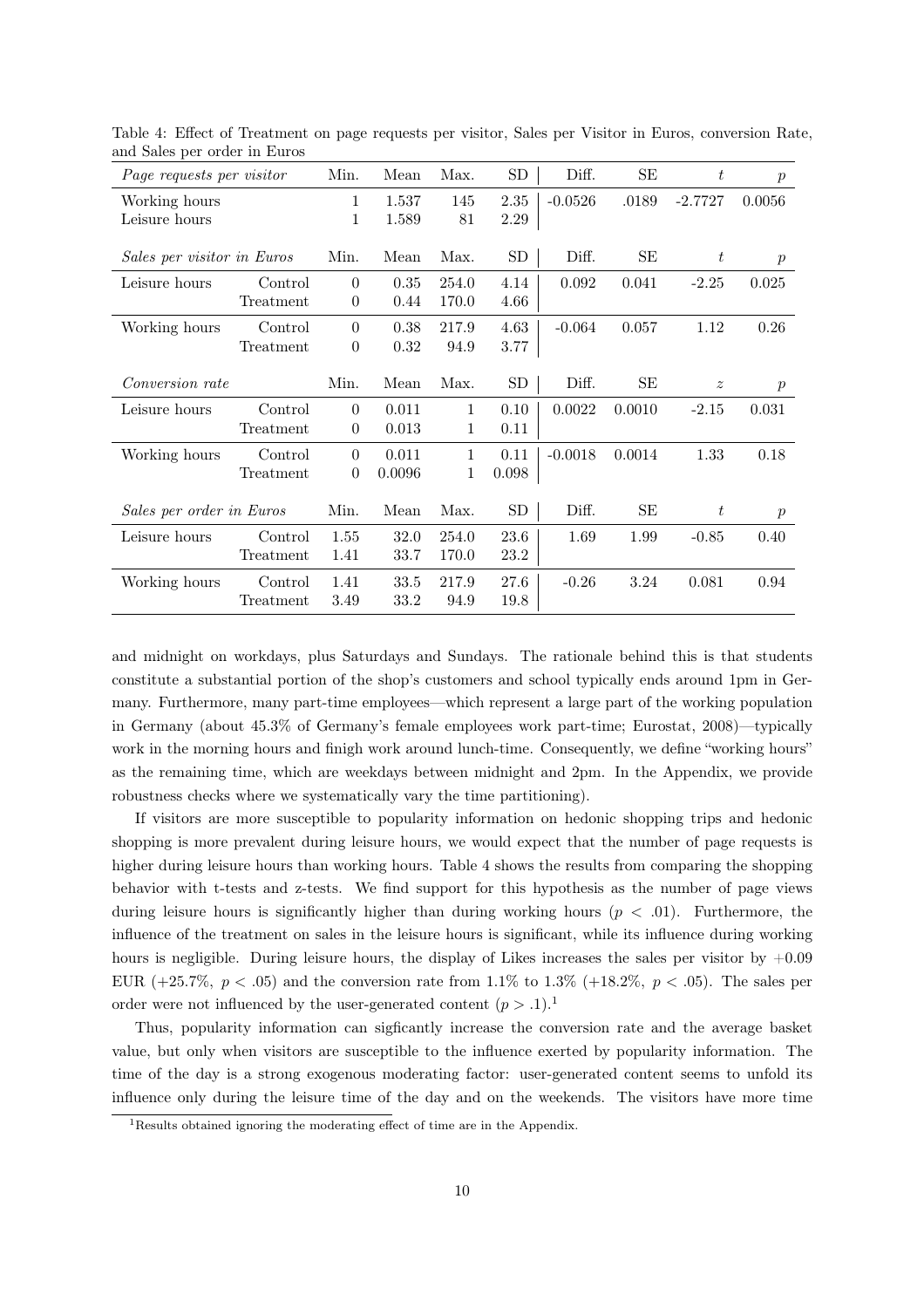available during leisure time, which induces more browsing behavior and ultimately more sales caused by the user-generated content.

## 4.2 Disentangling the Measurement Capability and the Herding Effect

The previous section studied the influence of the treatment on the level of subjects. This section focuses on the problem of endogeneity: we disentangle measurement capability (inherent product quality) and herding effect and discuss ways to estimate the value of a single Like. We model on the level of products because Likes are properties of products, not of visitors.

The dependent variable is sales per product in Euros. Table 5 summarizes the distribution of this outcome and of all covariates used in the statistical models. The sales per product varied between 0 and 389.90 EUR in the control group and 0 and 215.90 EUR in the treatment group. Average sales were higher in the treatment group (1.20 EUR compared to 1.08 EUR). The average price of the products (Price) was 20.10 EUR and the average product had about 11 Likes (Number of Likes). Furthermore, we report details on the product ratings provided by the users. All registered shop users (including members of the OSN) can rate a product on a scale between 0 and 6 (6 is best). On average, a product obtained 3.7 ratings (Volume of ratings), the average rating of a game is 4.81 (Valence of ratings), and the average variance of ratings for a product is 0.47 (Variance of ratings).

|                            | rapic of Deportpure Diamones on Outcome variable air |          |      |       |      |
|----------------------------|------------------------------------------------------|----------|------|-------|------|
| Outcome                    | Group                                                | Min.     | Mean | Max.  | SD   |
| Sales per product in Euros | Control                                              | $\Omega$ | 1.08 | 389.9 | 9.24 |
|                            | Treatment                                            | $\theta$ | 1.20 | 215.9 | 7.56 |
|                            |                                                      |          |      |       |      |
| Covariate                  |                                                      | Min.     | Mean | Max.  | SD   |
| Price                      |                                                      | 0.79     | 20.1 | 449   | 17.8 |
| Number of Likes            |                                                      | $\theta$ | 10.9 | 395.2 | 25.4 |
| Volume of ratings          |                                                      | $\theta$ | 3.7  | 203   | 8.45 |
| <i>Valence of ratings</i>  |                                                      | $\Omega$ | 4.81 | 6     | 0.98 |
| <i>Variance of ratings</i> |                                                      | $\theta$ | 0.47 | 6.25  | 0.71 |
|                            |                                                      |          |      |       |      |

Table 5: Descriptive Statistics on Outcome Variable and Covariates

In our experiment, we randomized the assignment of subjects to treatment and control groups. However, we did not randomize the number of Likes. Hence, modeling on the level of products requires that we control for product-specific heterogeneity. This is supported by a Breusch-Pagan Lagrange Multiplier test which finds significant differences across products  $(p < .001)$ . As a consequence, we use panel regressions. To decide between a fixed-effects and a random-effects specification we conducted a Hausman test. The results supported the hypothesis that a random effects model is preferable  $(p > .99)$ .

We considered all products that were visited by members of both treatment and control group. We excluded all products, where the number of Likes was not yet stable and strongly changed during the experiment. Taking such products into account would heavily bias the results if the number of Likes are covariates. In particular, we excluded all products, where the standard deviation of the number of Likes that were shown to the users who visited the product page is equal or greater than two. After excluding these games, our final subsample contains  $99.6\%$  of the products  $(n=4.958 \text{ products})$  in a quasi-experimental setup.

We start with an illustrative case that does not exploit the experimental variation and only uses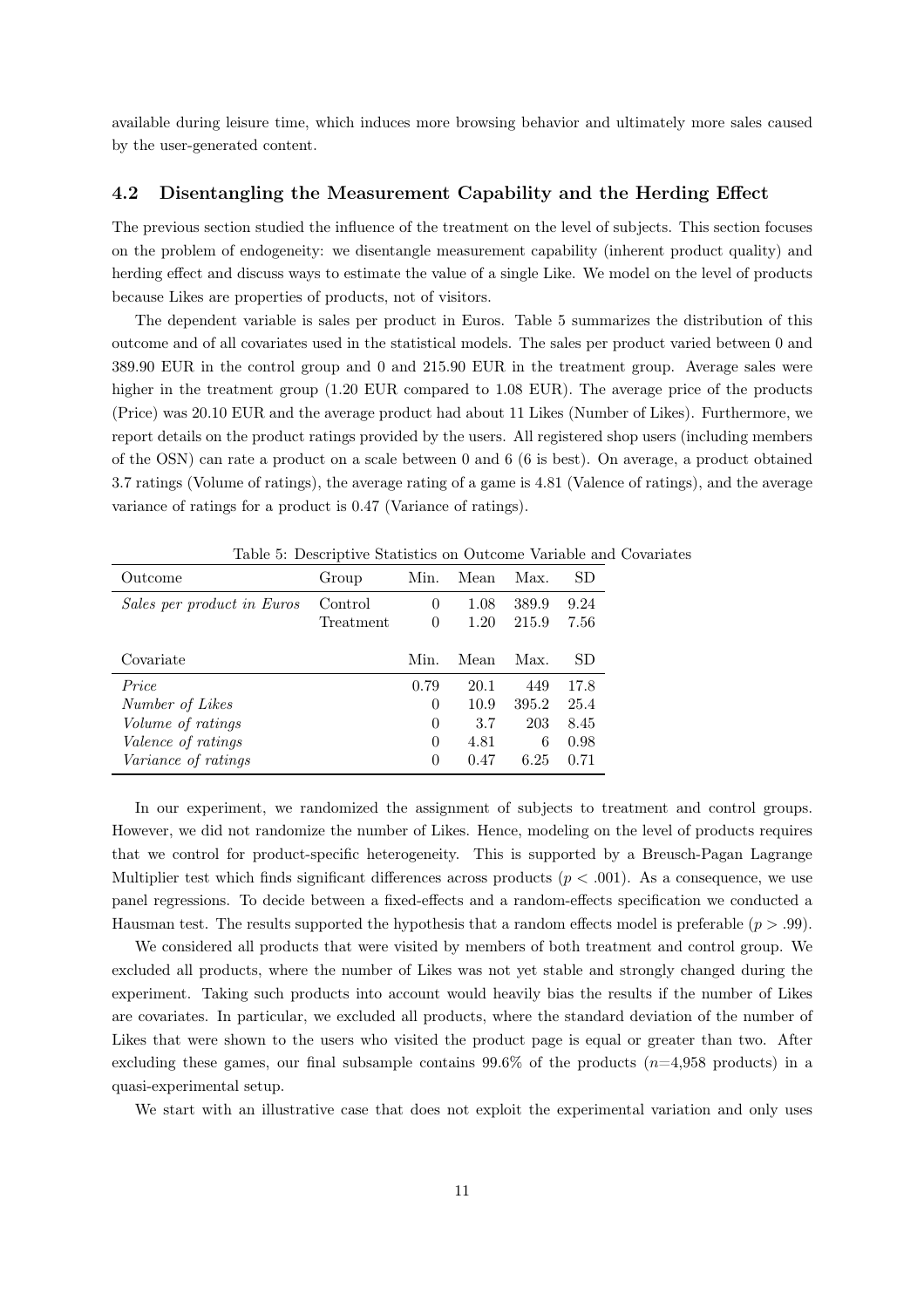observational data. We regress the number of Likes per product on its sales:

$$
Sales_i = \alpha_0 + \alpha_1 \cdot Likes_i + R + \epsilon_i,
$$
\n<sup>(1)</sup>

where  $Sales_i$  are the sales of product i in Euros, Likes<sub>i</sub> is the number of Likes of product i, and R is the random effect. The coefficient  $\alpha_1$  captures the contribution of an additional Like for product i to the sales of product i in Euros. Table 6 (Model 1 Observational) shows the estimation results. An additional Like is associated with an additional  $+0.03$  EUR of sales ( $p < .01$ ). It is important to note that this (observational) model cannot disentangle the measurement capability and the herding effect. It is possible that high quality products receive more Likes and higher sales of a product are due to its higher quality and not due to the visibility of the number of Likes.

Consequently, we use our experimental variation to model the visibility of the Likes. This decomposes  $Sales_i$  into sales that were made when the Likes were not shown, and additional sales that were caused by the visibility of the Likes. While the former constitutes the measurement capability, the latter models the herding sales caused be the number of Likes:

$$
Sales_i = \alpha_0 + \alpha_1 \cdot Likes_i + \alpha_2 \cdot Treatment_i + \alpha_3 \cdot Treatment_i \cdot Likes_i + R + \epsilon_i. \tag{2}
$$

Model (2) is the base model. It extends (1) by adding the variable  $Treatment_i$ , which is 1 if the Likes of product *i* are visible and 0 otherwise, and an interaction term  $Treatment_i \cdot Likes_i$ . The coefficient  $\alpha_3$  captures the additional sales per product in Euros that are caused by increasing the visible number of Likes by one. This is the herding effect. Different from model (1), now the coefficient  $\alpha_1$  measures popularity effects that are not absorbed by the interaction term. Thus,  $\alpha_1$  mainly captures the effect of product quality. Finally, we introduce the coefficient  $\alpha_2$ , which captures the monetary effect of the treatment, i.e. the effect of showing the box that contains the number of Likes. We include this term because observing the number of Likes of a product can increase the salience of the product, independently of the actual number of Likes. The coefficient  $\alpha_2$  captures the monetary value of this salience effect.

Model estimates are presented in Table 6 (Model 2 Base model). Because the coefficient  $\alpha_3$  is significantly different from zero we observe herding sales: increasing the number of Likes by one causes additional +0.015 EUR of sales ( $p < .01$ ) per product. On the contrary, coefficient  $\alpha_1$  captures how the number of Likes measure popularity. Here, increasing the number of Likes by one is associated with an additional +0.026 EUR of sales ( $p < .01$ ). We compare  $\alpha_1$  to  $\alpha_3$  and conclude that the measurement capability of Likes is dominant  $(63.7\% \approx \frac{\alpha_1}{\alpha_1+\alpha_3} = \frac{.0258}{.0258+.0147})$ , which means that sales are more a result of the measurement capability than herding. Comparing  $\alpha_1$  from model (1) to  $\alpha_3$  from model (2) reveals that models based on purely observational data (like model 1) can easily overestimate the causal, economic impact of Likes (by a factor of 2.26  $\approx \frac{.0332}{.0147}$  in our data). We do not observe a significant salience effect  $(p > .1$  for  $\alpha_2$ ).

In the next two models we control for heterogeneity in product prices and ratings. We first integrate product prices in our model which leads to Model (3)

$$
Sales_i = \alpha_0 + \alpha_1 \cdot \text{Likes}_i + \alpha_2 \cdot \text{Treatment}_i + \alpha_3 \cdot \text{Treatment}_i \cdot \text{Likes}_i
$$

$$
+ \alpha_4 \cdot \text{Price}_i + R + \epsilon_i,
$$

$$
\tag{3}
$$

where  $Price_i$  is the price of product i in Euros. The estimates are shown in Table 6 (Model 3 +Price). Finally, we control for product ratings as ratings are often claimed to absorb the effects of product quality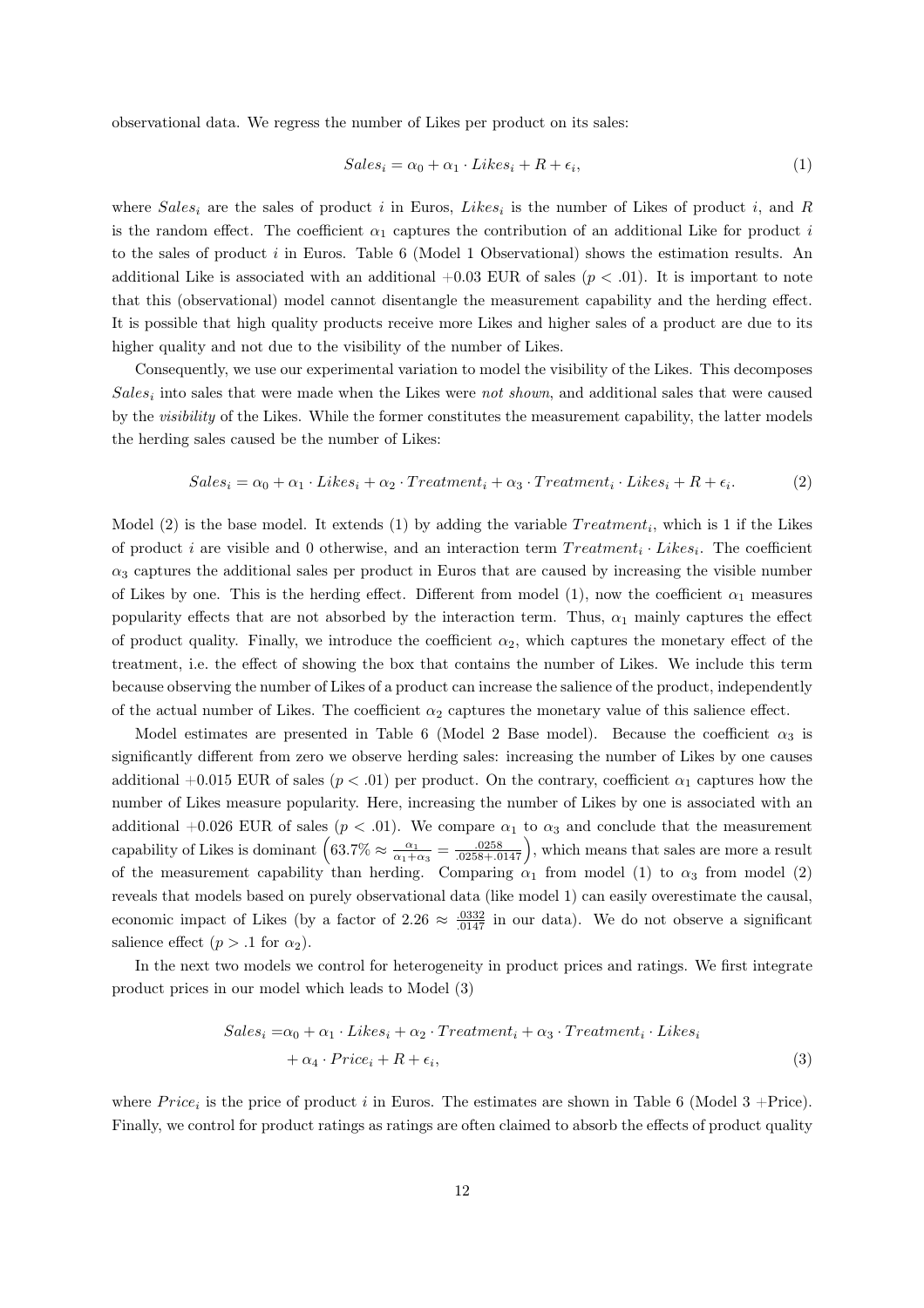and obtain Model (4)

$$
Sales_i = \alpha_0 + \alpha_1 \cdot Likes_i + \alpha_2 \cdot Treatment_i + \alpha_3 \cdot Treatment_i \cdot Likes_i + \alpha_4 \cdot Price_i
$$
  
+ 
$$
\alpha_5 \cdot Volume_i + \alpha_6 \cdot Valuece_i + \alpha_7 \cdot Variance_i + R + \epsilon_i,
$$
 (4)

where  $Volume_i$  is the number of ratings for product i, Valence<sub>i</sub> is the average rating of product i, and  $Variance_i$  is the variance of product ratings for product i. Table 6 (Model 4 +Price&Ratings) lists the estimates. For model (4), we only considered products where at least one rating was available reducing the size of our subsample to 2,922. We find that controlling for product prices and ratings does not substantially change the main results obtained from our base model (2). The coefficients  $\alpha_1$  and  $\alpha_3$  are significantly different from zero, measurement effects are stronger than herding effects, and we do not observe significant salience effects ( $\alpha_2$  is not significantly different from zero,  $p > .1$ ).

| Table 6: Impact of Likes on Sales per Product in Euro |                   |                  |                      |                       |  |  |  |
|-------------------------------------------------------|-------------------|------------------|----------------------|-----------------------|--|--|--|
|                                                       | (1) Observational | $(2)$ Base model | $(3) + \text{Price}$ | $(4) +$ Price&Ratings |  |  |  |
| <i>Likes</i> $(\alpha_1)$                             | $0.0332***$       | $0.0258***$      | $0.0231***$          | $0.0409***$           |  |  |  |
|                                                       | (0.00593)         | (0.00592)        | (0.00575)            | (0.0111)              |  |  |  |
| Treatment $(\alpha_2)$                                |                   | $-0.0472$        | $-0.0471$            | $-0.129$              |  |  |  |
|                                                       |                   | (0.114)          | (0.114)              | (0.183)               |  |  |  |
| $Treatment \cdot Likes(\alpha_3)$                     |                   | $0.0147**$       | $0.0147**$           | $0.0161**$            |  |  |  |
|                                                       |                   | (0.00749)        | (0.00749)            | (0.00782)             |  |  |  |
| Price $(\alpha_4)$                                    |                   |                  | $0.0387***$          | $0.0516**$            |  |  |  |
|                                                       |                   |                  | (0.0122)             | (0.0219)              |  |  |  |
| Volume of Ratings $(\alpha_5)$                        |                   |                  |                      | $-0.0929***$          |  |  |  |
|                                                       |                   |                  |                      | (0.0260)              |  |  |  |
| Valence of Ratings $(\alpha_6)$                       |                   |                  |                      | $0.350**$             |  |  |  |
|                                                       |                   |                  |                      | (0.140)               |  |  |  |
| Variance of Ratings $(\alpha_7)$                      |                   |                  |                      | 0.122                 |  |  |  |
|                                                       |                   |                  |                      | (0.161)               |  |  |  |
| Constant $(\alpha_0)$                                 | $0.777***$        | $0.801***$       | 0.0551               | $-1.541**$            |  |  |  |
|                                                       | (0.0936)          | (0.114)          | (0.202)              | (0.722)               |  |  |  |
|                                                       |                   |                  |                      |                       |  |  |  |
| Model statistics                                      |                   |                  |                      |                       |  |  |  |
| $R^2$ within                                          | 0.00000706        | 0.00220          | 0.00222              | 0.00293               |  |  |  |
| $R^2$ between                                         | 0.0132            | 0.0132           | 0.0219               | 0.0291                |  |  |  |
| $R^2$ overall                                         | 0.00998           | 0.0105           | 0.0171               | 0.0231                |  |  |  |
| df                                                    | 1                 | 3                | 4                    | 7                     |  |  |  |
| Wald $\chi^2(df)$                                     | 31.33             | 32.42            | 41.28                | 42.05                 |  |  |  |
| Prob> $\chi^2$                                        | <.0001            | $< .0001$        | <.0001               | <.0001                |  |  |  |
| $#$ Products $(n)$                                    | 4,958             | 4,958            | 4,958                | 2,922                 |  |  |  |

Significance levels: \*: $p < .1,$ \*\*: $p < .05,$ \*\*\*: $p < .01$ 

There are several explanations for our findings. First, the theory of observational learning (Bandura, 1977) suggests that consumers extract quality signals from the number of Likes before they decide what to buy. Thus, increasing the number of Likes causes additional sales of this product. Second, observing the number of Likes of a product can increases the product's salience, which in turn leads to a purchase.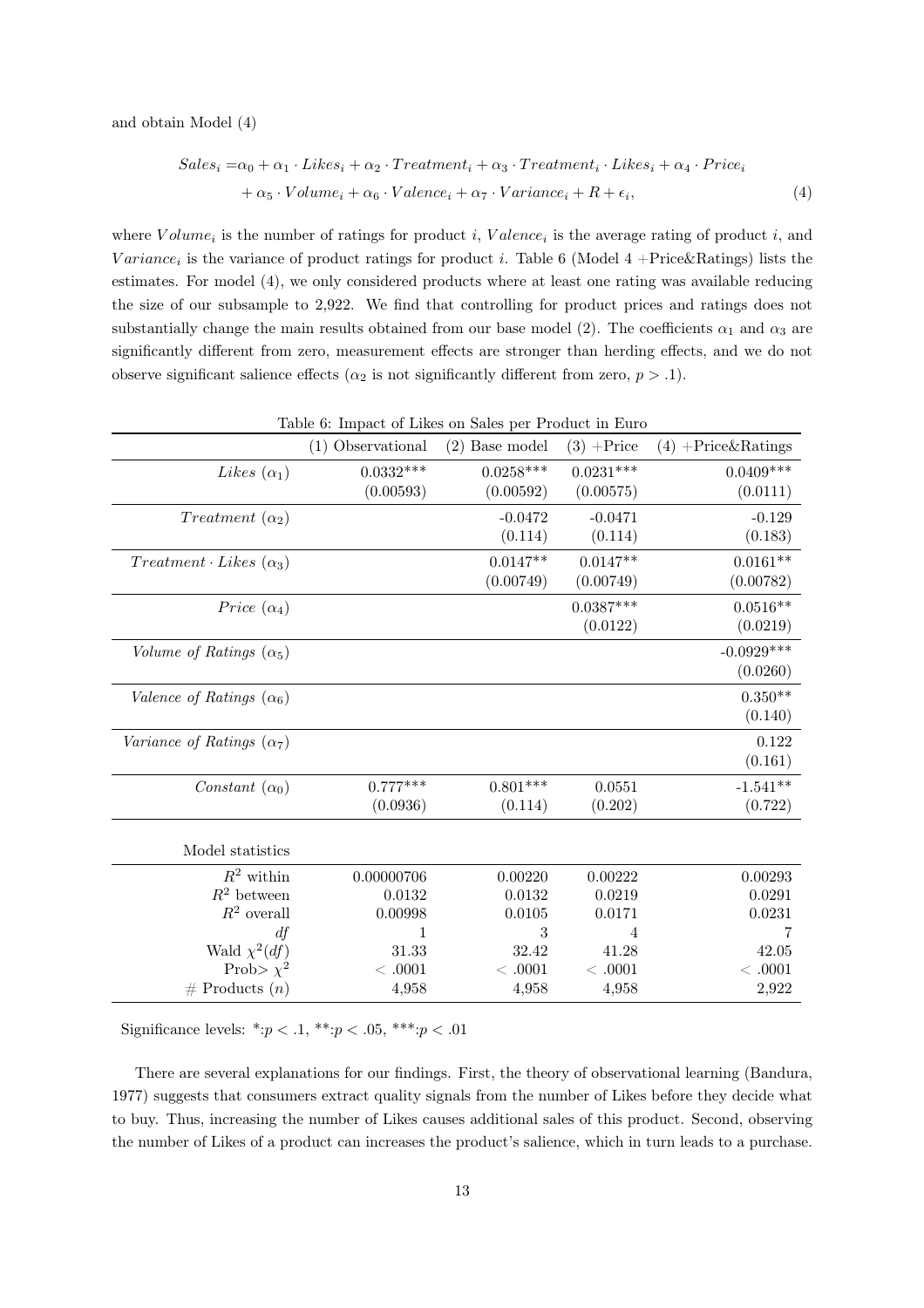However, in our data we do not observe salience effects, which makes this explanation less likely. Third, there could be a desire for conformity where visitors try to conform with social norms. Although we can not completely rule out conformity reasons, we believe conformity plays only a minor role. First, board games are no status symbols; second, usually one instance of a board game is sufficient to play the game within a group. Thus, as soon as one member of a gaming group owns a particular game, there is no need for the other group members to also buy this game.

## 4.3 Impact of Popularity Information on the Distribution of Sales

Finally, we examine the effect of the treatment on product choice and the distribution of sales. This is important because profit margins can differ between blockbusters and niche products: often, retailers use blockbusters as loss leaders, whereas long-tail products offer more attractive profit margins (Elberse, 2008).

First, we tested if treated customers are more likely to buy highly recommended ("Liked") products. For this purpose, we stored all products that a subject i inspected during her visit in her consideration set con(i), flagging those products in con(i) that were purchased. For each product k purchased by a customer, we calculate the measure  $Ratio(k)$ , which is is the percentage of products from the consideration set  $con(i)$  that are less or equally popular (have the same or a lower number of "Likes") than the purchased product k.  $Ratio(k)$  is equal to zero if all products in the consideration set of customer i are more popular than product  $k$ ; it is equal to one, if product k is the most popular product in the consideration set of customer i. We wanted to know if the treatment influences Ratio. Table 7 shows that the treatment has a significant influence on Ratio  $(p < 0.1)$ .<sup>2</sup> Treated customers were more likely to buy products with a lower number of Likes from their consideration sets than untreated subjects. Thus, showing the number of Likes seems to motivate customers to choose products with a lower number of Likes.

Table 7: Influence of Treatment on Ratio

| <i>Ratio per customer</i> Min. Mean Max. SD   Diff. SE $t$ p |  |         |  |                                    |  |
|--------------------------------------------------------------|--|---------|--|------------------------------------|--|
| Control .0588 .7342                                          |  |         |  | $1$ .2623 .0248 .0145 1.7127 0.087 |  |
| 7095. Treatment 0625                                         |  | 1 .2790 |  |                                    |  |

To study whether the treatment changes the ratio between blockbusters and niche products, we measured the inequality among the values of the sales distribution using the Gini coefficient, which is two times the area between the line of equality and the Lorenz curve. The Lorenz curve plots the proportion of the cumulated total sales over  $x\%$  of the customers. The Gini coefficient ranges from  $0\%$  to 100%; if the Gini coefficient is zero, the Lorenz curve is identical to the line of equality and each product is purchased by the same number of customers. With a higher Gini coefficient, the sales distribution becomes more unequal; if the Gini coefficient is one, customers are purchasing only one product. The Gini coefficient should be interpreted with care because an infinite number of Lorenz curves yields the same Gini coefficients (Hinz et al., 2011).

Unfortunately, dividing the rather small number of purchases against the many products in the assortment produces only descriptive results. We observe that displaying popularity information leads to an increase of the Gini coefficient from 24.54% to 27.39% ( $p > .2$ ). Thus, the distribution of sales becomes more unequal by showing popularity information. Studying this effect more closely, we consider

<sup>&</sup>lt;sup>2</sup>The results are qualitatively similar if we control for the size of the consideration sets.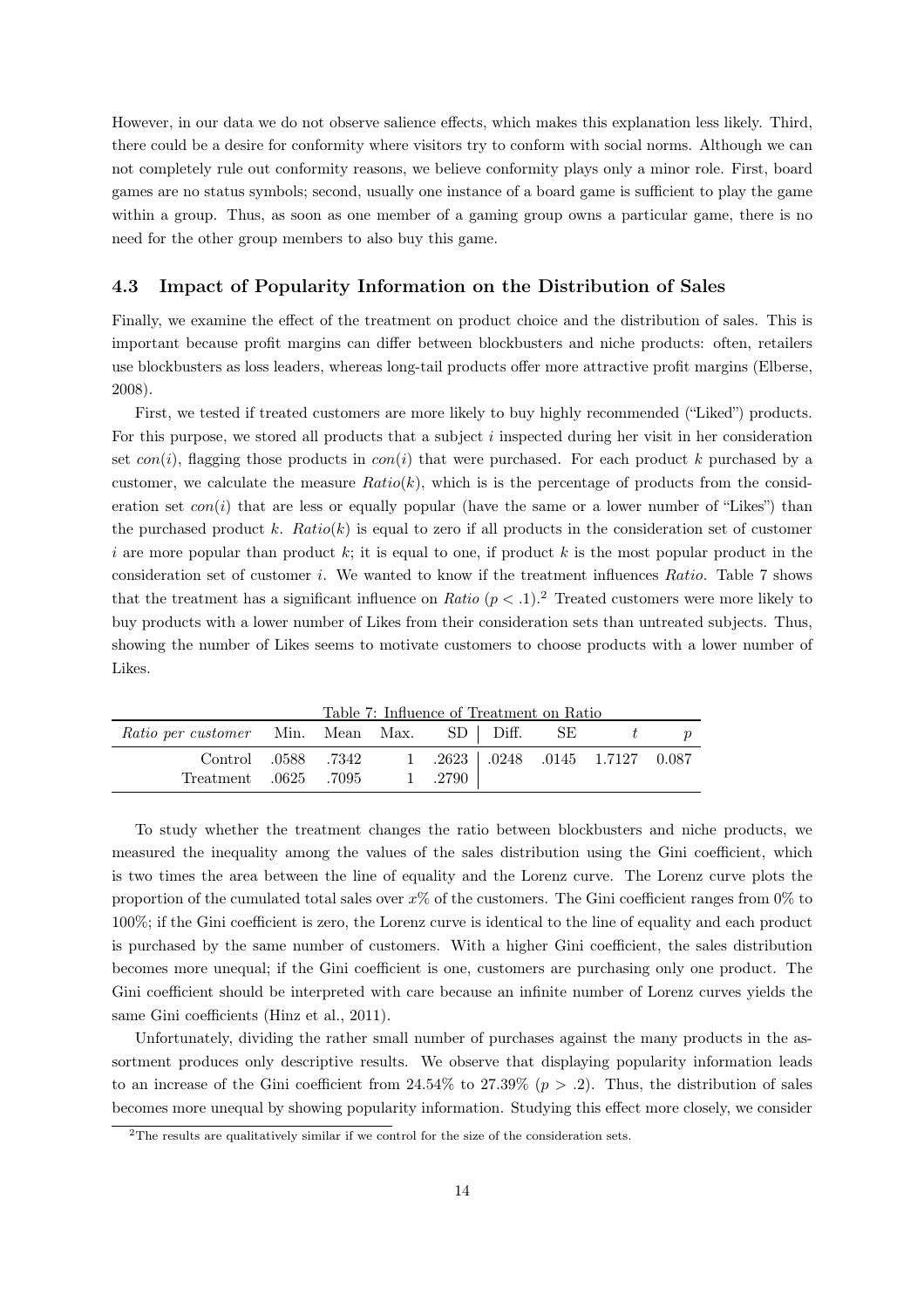

Figure 2: Influence of the Treatment of the Distribution of Sales

all products sold during the 23 days of the experiment and order them by sales rank. For each sales rank, Figure 2 plots the difference in the number of sales (in percent) between the treatment and control group. Displaying popularity information decreases the number of sold blockbusters up to 40%. Furthermore, products that are neither blockbusters nor niche products can benefit from showing popularity information. This indicates that the influence of user-generated content may be even more nuanced than previously thought. We believe that in the absence of Likes, top lists have a strong influence on consumer behavior and the display of top lists shifts demand towards blockbusters. If additional popularity information is available, then the influence of top lists is mitigated. Good quality products that match personal tastes (and are hence in the middle of the sales distribution curve) can experience additional demand. Future research could test this hypothesis.

# 5 Discussion and Implications

Understanding how user-generated content influences consumer behavior is vitally important to the electronic commerce industry. We conducted a randomized field experiment in cooperation with an online store. Covering a period of 23 days and considering only prospective customers, we found that displaying popularity information in the form of Likes caused a  $+12.97\%$  sales increase.

Thus, our results suggest that online stores should display popularity information. However, we find that this information is effective only when visitors' time restrictions are low as the effect of showing Likes was insignificant during working hours. In contrast, during leisure hours visible Likes significantly increased the conversion rate  $(+18.2\%)$  and the average shopping basket  $(+25.7\%)$ . Thus, user-generated content can have a strong impact on sales. A descriptive analysis revealed that presenting Likes may even change the distribution of sales by decreasing demand for blockbusters and increasing demand for products in the middle of the sales distribution.

Global ecommerce sales have reached \$1 trillion (eMarketer, 2013). In our experiment, visible Likes caused almost 13% additional sales. It is difficult to assess the global impact of user-generated content on sales, but the magnitude of these numbers suggests that herding effects generated by Likes and other user-generated content are also of macroeconomic relevance.

Our study also makes contributions to theory. The results suggest that not all customers are equally susceptible to the influence exerted by user-generated content. Previous research in the area of usergenerated content and decision aids did not differentiate between goal-directed, well-planned purchases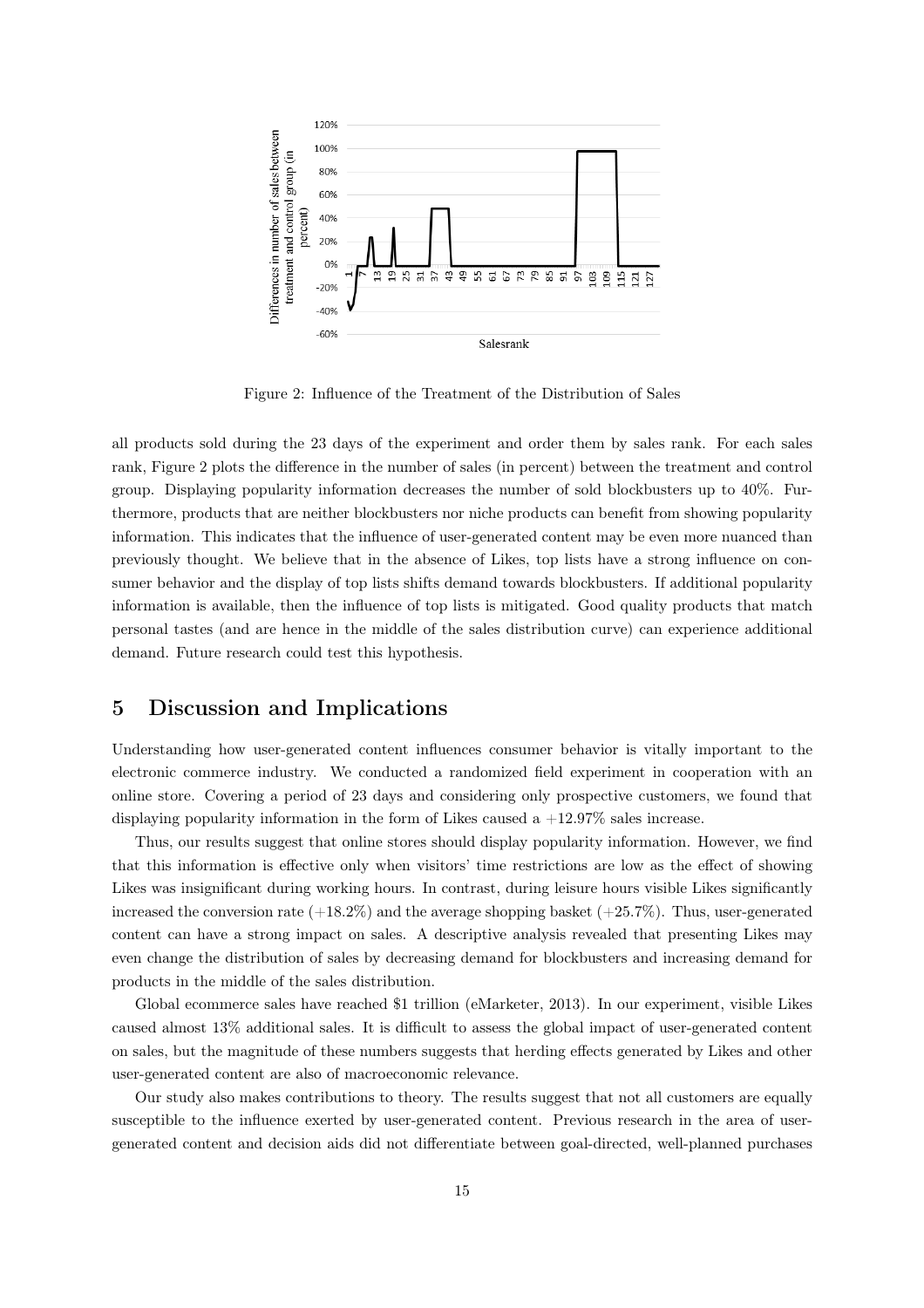(utilitarian shopping) and purchases made for personal pleasure (hedonic shopping), where visitors more often browse among products that they did not know about before. On this point, future research could study the moderating effects of the shopping motive on online shopping behavior in more detail. It would be interesting to know how different motives are to be integrated in models of consumer search (Zhang et al., 2007) and whether they should be matched with different online store designs or functionalities, which might serve customers better than a standardized version.

We have conducted an experiment to disentangle the herding effect of a Like from measurement effects. From our findings, observational studies should be careful when interpreting their estimates. It might be difficult to quantify the causal influence of user-generated content correctly without experimental manipulation. Researchers and practitioners are often more interested in the causal value of user-generated content than its measurement capability. However, our results suggest that measurement effects are much stronger than herding effects. Identifying herding effects correctly might be a challenge, even after controlling for important covariates.

Of course, our study is not without limitations which might provide avenues for future research. Maybe the most important limitation is that we study the effect of popularity information on prospective (new) customers. The magnitude of the effects might be different for existing customers. Furthermore, the magnitudes of the effects might differ across industries and online stores. Future research is needed that replicates our study in different contexts. Additionally, the design of the product detail page might be an important influence factor as well. In our case, the online store displayed the information with miniature profile pictures of randomly selected users who "Like" the product. Other designs might change the magnitude of influence. For example, Forman et al. (2008) showed that reviewer identity disclosure plays an important role in electronic markets and it would thus be very interesting to design an optimal recommendation format.

# References

- Anderson, L. R., C. A. Holt. 1997. Information Cascades in the Laboratory. American Economic Review 87(5) 847.862.
- Aral, S., D. Walker. 2012. Identifying Influential and Susceptible Members of Social Networks. Science 337(6092) 337–341.
- Babin, B. J., W. R. Darden, M. Griffin. 1994. Work and/or Fun: Measuring Hedonic and Utilitarian Shopping Value. Journal of Consumer Research 20(4) 644–656.
- Bandura, A. 1977. Social Learning Theory. General Learning Press, New York.
- Banerjee, A. V. 1992. A Simple Model of Herd Behavior. The Quarterly Journal of Economics 107(3) 797–817.
- Bapna, R., A. Umyarov. 2013. Do Your Online Friends Make You Pay? A Randomized Field Experiment in an Online Music Social Network: Working Paper.
- Bikhchandani, S., D. Hirshleifer, I. Welch. 1992. A Theory of Fads, Fashion, Custom, and Cultural Change as Informational Cascades. Journal of Political Economy 100(5) 992–1026.
- Cai, H., Y. Chen, H. Fang. 2009. Observational Learning: Evidence from a Randomized Natural Field Experiment. American Economic Review 99(3) 864–882.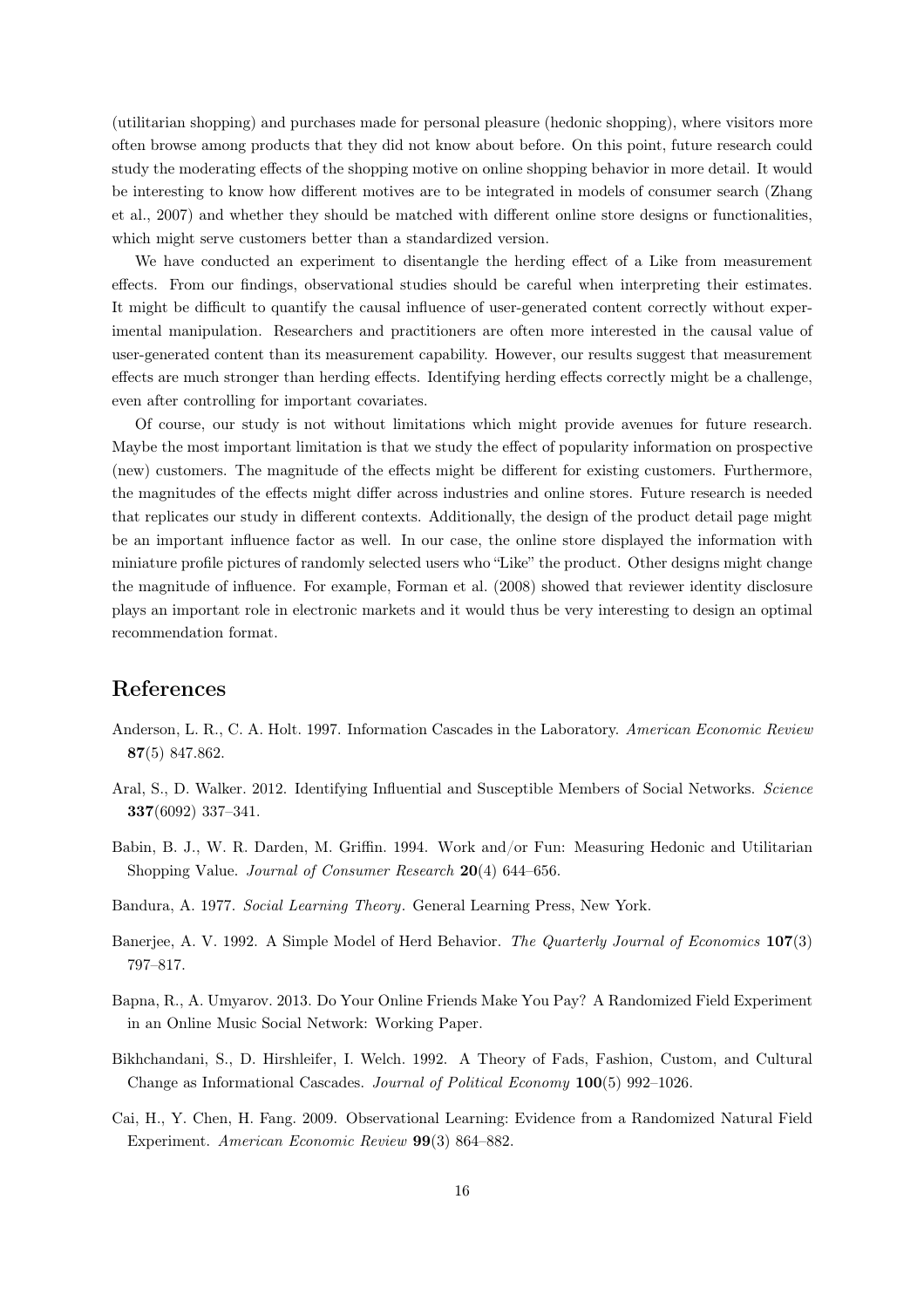- Chevalier, J. A., D. Mayzlin. 2006. The Effect of Word of Mouth on Sales: Online Book Reviews. Journal of Marketing Research 43(3) 345–354.
- Chintagunta, P. K., S. Gopinath, S. Venkataraman. 2010. The Effects of Online User Reviews on Movie Box Office Performance: Accounting for Sequential Rollout and Aggregation Across Local Markets. Marketing Science 29(5) 944–957.
- Dellarocas, C., X. Zhang, N. F. Awad. 2007. Exploring the Value of Online Product Reviews in Forecasting Sales: The Case of Motion Pictures. Journal of Interactive Marketing 21(4) 23–45.
- Dhar, V., E. A. Chang. 2009. Does Chatter Matter? The Impact of User-Generated Content on Music Sales. Journal of Interactive Marketing 23(4) 300–307.
- Elberse, A. 2008. Should You Invest in the Long Tail? Harvard Business Review  $86(7/8)$  88–96.
- eMarketer. 2013. B2C Ecommerce Climbs Worldwide, as Emerging Markets Drive Sales Higher. URL http://www.emarketer.com/Article/ B2C-Ecommerce-Climbs-Worldwide-Emerging-Markets-Drive-Sales-Higher/1010004.
- Eurostat. 2008. Labour Force Survey: Reduced Gap in Employment Rates Between Men and Women in the EU27 - Share of Part-Time Employment for Women Four Times Higher than for Men.
- Forman, C., A. Ghose, B. Wiesenfeld. 2008. Examining the Relationship Between Reviews and Sales: The Role of Reviewer Identity Disclosure in Electronic Markets. Information Systems Research 19(3) 291–313.
- Godes, D., D. Mayzlin. 2004. Using Online Conversations to Study Word-of-Mouth Communication. Marketing Science 23(4) 545–560.
- Hinz, O., J. Eckert, B. Skiera. 2011. Drivers of the Long Tail Phenomenon: An Empirical Analysis. Journal of Management Information Systems 27(4) 43–70.
- Liu, Y. 2006. Word of Mouth for Movies: Its Dynamics and Impact on Box Office Revenue. Journal of Marketing Research 70(3) 74–89.
- Matos, M. G. de, P. Ferreira, R. Telang, M. Smith. 2013. The Impact of Popularity on the Sales of Movies in Video-on-Demand: A Randomized Experiment: Working Paper.
- McCracken, H. 2011. 50 Websites that make the Web great. URL \url{http://www.time.com/time/ specials/packages/article/0,28804,2087815\_2088159\_2088155,00.html}.
- Moe, W. W., M. Trusov. 2011. The Value of Social Dynamics in Online Product Rating Forums. Journal of Marketing Research 48(3) 444–456.
- Muchnik, L., S. Aral, S. J. Taylor. 2013. Social Influence Bias: A Randomized Experiment. Science 341(6146) 647–651.
- Parsons, H. M. 1974. What Happened at Hawthorne?: New Evidence Suggests the Hawthorne Effect Resulted from Operant Reinforcement contingencies. Science 183(4128) 922–932.
- Salganik, M. J., P. S. Dodds, D. J. Watts. 2006. Experimental Study of Inequality and Unpredictability in an Artificial Cultural Market. Science 311(5762) 854–856.